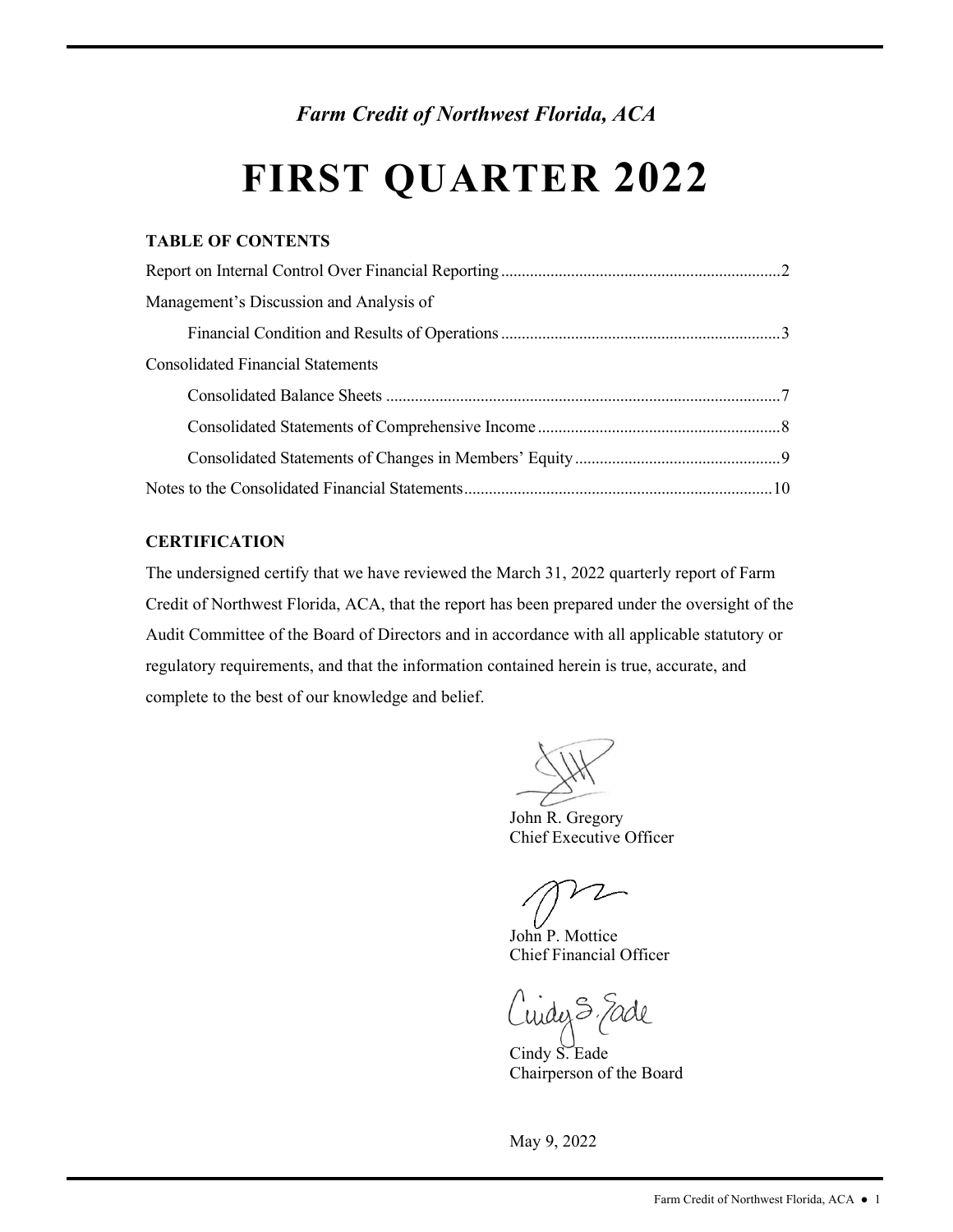# <span id="page-1-0"></span>*Farm Credit of Northwest Florida, ACA*  **Report on Internal Control Over Financial Reporting**

The Association's principal executives and principal financial officers, or persons performing similar functions, are responsible for establishing and maintaining adequate internal control over financial reporting for the Association's Consolidated Financial Statements. For purposes of this report, "internal control over financial reporting" is defined as a process designed by, or under the supervision of, the Association's principal executives and principal financial officers, or persons performing similar functions, and effected by its Board of Directors, management and other personnel. This process provides reasonable assurance regarding the reliability of financial reporting information and the preparation of the Consolidated Financial Statements for external purposes in accordance with accounting principles generally accepted in the United States of America.

Internal control over financial reporting includes those policies and procedures that: (1) pertain to the maintenance of records that in reasonable detail accurately and fairly reflect the transactions and dispositions of the assets of the Association, (2) provide reasonable assurance that transactions are recorded as necessary to permit preparation of financial information in accordance with accounting principles generally accepted in the United States of America and that receipts and expenditures are being made only in accordance with authorizations of management and directors of the Association, and (3) provide reasonable assurance regarding prevention or timely detection of unauthorized acquisition, use or disposition of the Association's assets that could have a material effect on its Consolidated Financial Statements.

The Association's management has completed an assessment of the effectiveness of internal control over financial reporting as of March 31, 2022. In making the assessment, management used the framework in *Internal Control — Integrated Framework (2013)*, promulgated by the Committee of Sponsoring Organizations of the Treadway Commission, commonly referred to as the "COSO" criteria.

 Association's management determined that there were no Based on the assessment performed, the Association's management concluded that as of March 31, 2022, the internal control over financial reporting was effective based upon the COSO criteria. Additionally, based on this assessment, the material weaknesses in the internal control over financial reporting as of March 31, 2022.

John R. Gregory Chief Executive Officer

John P. Mottice Chief Financial Officer

May 9, 2022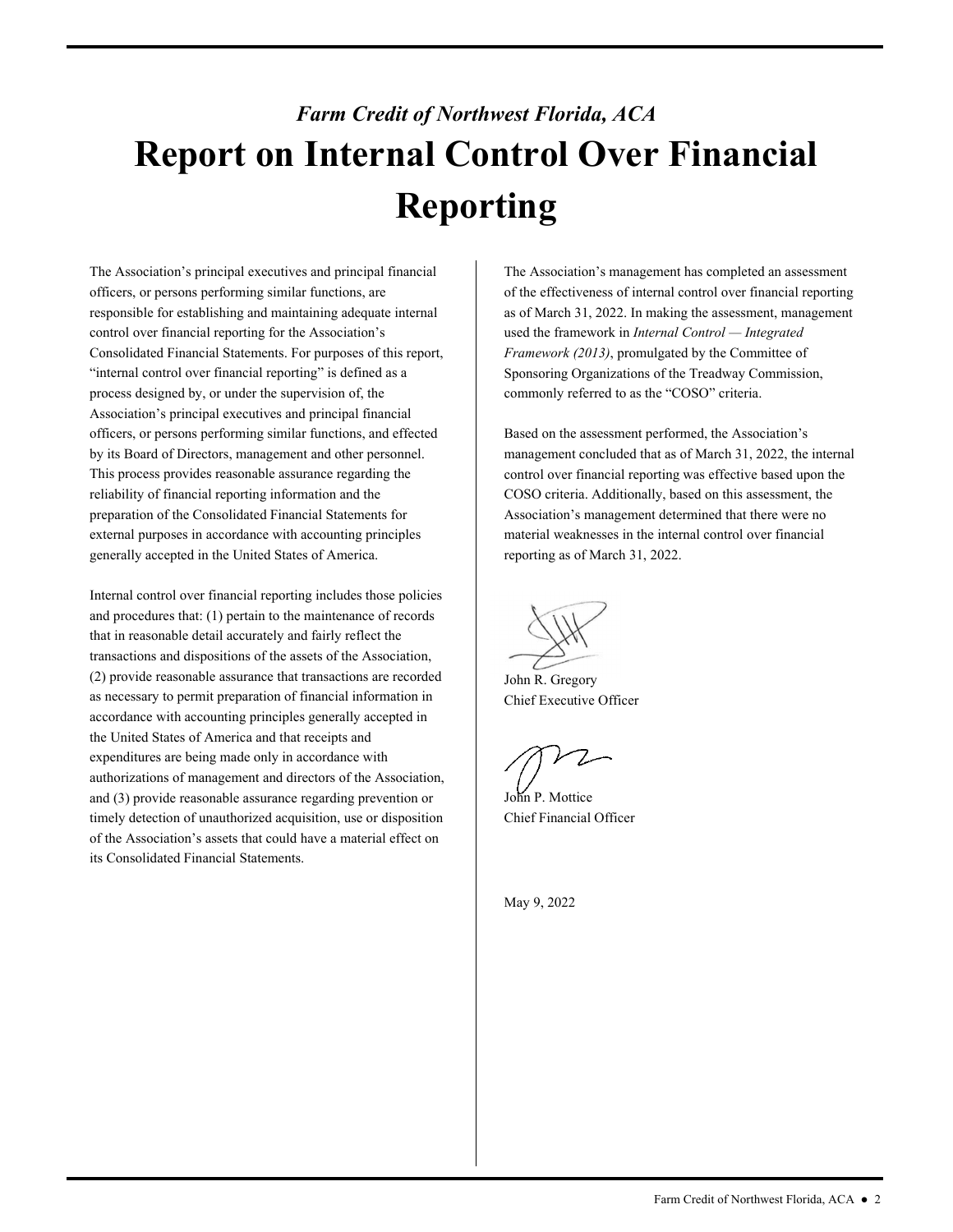# <span id="page-2-0"></span>*Farm Credit of Northwest Florida, ACA*  **Management's Discussion and Analysis of Financial Condition and Results of Operations**

#### *(dollars in thousands)*

The following commentary reviews the financial condition and results of operations of Farm Credit of Northwest Florida, ACA (the Association) for the period ending March 31, 2022. These comments should be read in conjunction with the accompanying consolidated financial statements, notes to the consolidated financial statements and the 2021 Annual Report of the Association.

#### **COVID-19 OVERVIEW**

 The Association returned to pre-pandemic working conditions customers. during the second quarter of 2021 and continues to serve the mission of providing support for rural America and agriculture while ensuring the health and safety of employees and

## **LOAN PORTFOLIO**

The Association provides funds to farmers, rural homeowners and farm-related businesses for the financing of short- and intermediate-term loans and long-term real estate mortgage loans. The Association's loan portfolio is diversified over a range of agricultural commodities including forestry, row crops, livestock, peanuts, horticulture, dairies and rural homes. Farm size varies and many of the borrowers in the region have diversified farming operations. This factor, along with the numerous opportunities for non-farm income in the area, somewhat reduces the level of dependency on any single commodity.

The gross loan volume of the Association as of March 31, 2022, was \$318,066, a decrease of \$547 or 0.17 percent as compared to \$318,613 at December 31, 2021. Net loans outstanding (gross loans net of the allowance for loan losses) as of March 31, 2022, were \$313,240, a decrease of \$405 or 0.13 percent as compared to \$313,645 at December 31, 2021. Net loans accounted for 97.54 percent of total assets as of March 31, 2022, as compared to 95.91 percent of total assets at December 31, 2021. The decrease in loan volume was due primarily to decreases in participation loans purchased and nonaccrual loans, partially offset by an increase in net originated loans.

Portfolio credit quality increased during the first three months of 2022. Loans classified under the Farm Credit Administration's Uniform Loan Classification System as "acceptable" or "other assets especially mentioned" were 97.70 percent of total loans and accrued interest as of March 31, 2022, as compared to 97.62 percent at December 31, 2021.

 charge-off of one loan. Nonaccrual loans were \$233 as of March 31, 2022, a decrease of \$218 or 48.34 percent as compared to \$451 at December 31, 2021. The decrease reflects collections on multiple loans and the

The Association maintains an allowance for loan losses at a level considered adequate by management to provide for probable and estimable losses inherent in the loan portfolio as of the report date. The allowance for loan losses is increased through provisions for loan losses and loan recoveries and is decreased through loan charge-offs and allowance reversals. The Association's Risk Management Committee, which is comprised of senior management and a member of the Board of Directors, evaluates the adequacy of the allowance on a quarterly basis. The evaluation considers factors which include, but are not limited to, loan loss experience, portfolio quality, loan portfolio composition, commodity prices, agricultural production conditions, and general economic conditions.

 loan losses as of March 31, 2022, was considered by The allowance for loan losses as of March 31, 2022, was \$4,826, a decrease of \$142 or 2.86% as compared to \$4,968 at December 31, 2021. Activity during the first three months of 2022 reflected recoveries of \$1, charge-offs of \$143 and no provision for or reversal of the allowance. The allowance for management to be adequate to cover probable and estimable losses inherent in the loan portfolio. The allowance represented 1.52 percent of gross loan volume as of March 31, 2022.

Other property owned was \$0 as of March 31, 2022, a decrease of \$45 compared to \$45 at December 31, 2021. During the first three months of 2022, activity included the sale of equipment.

 December 31, 2021. Accounts receivable consist of general Accounts receivable were \$822 as of March 31, 2022, a decrease of \$4,745 or 85.23 percent as compared to \$5,567 at receivables as well as patronage receivables from AgFirst Farm Credit Bank (AgFirst or the Bank) and other Farm Credit System institutions. The decrease was due primarily to the fact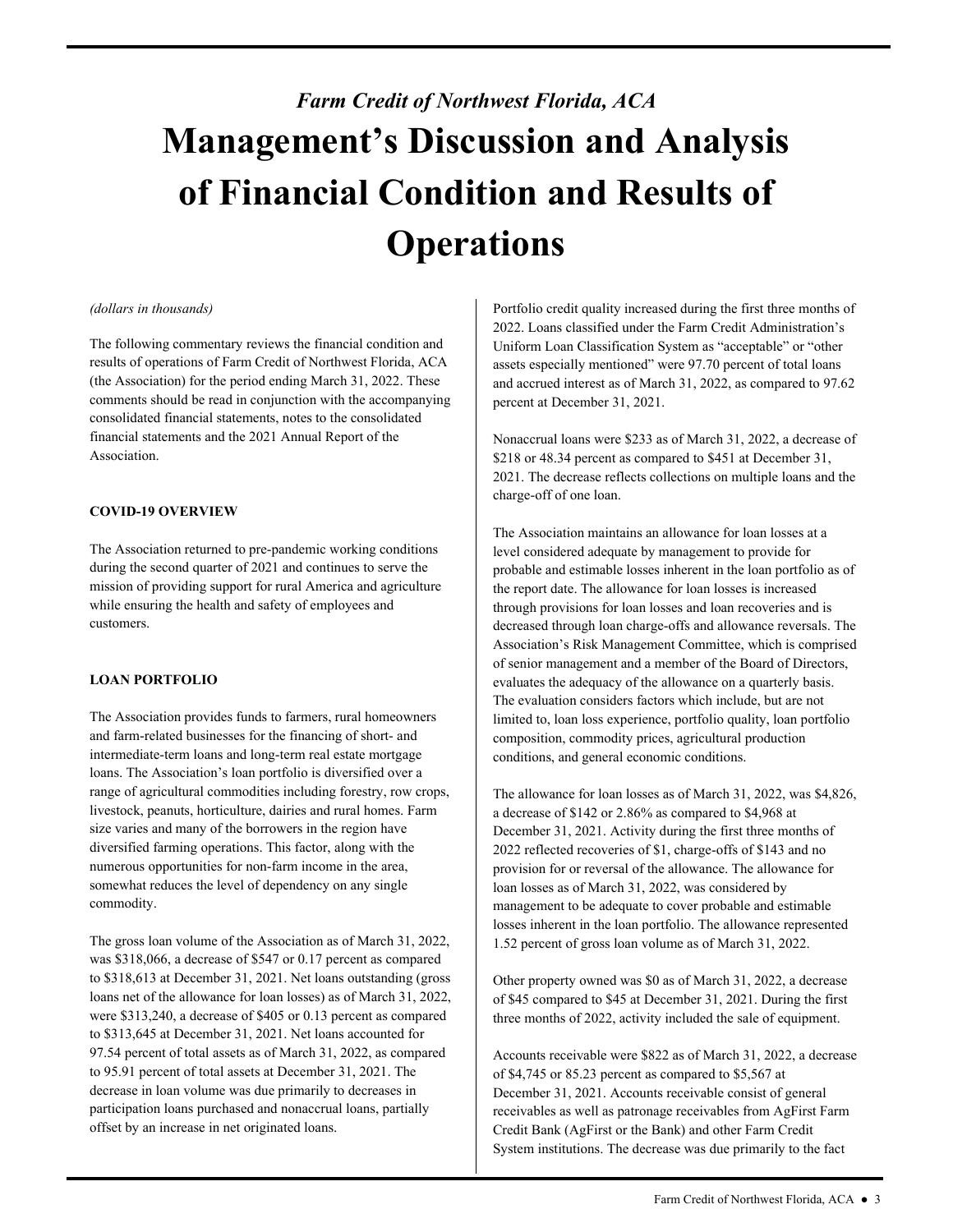that patronage receivables at December 31, 2021, included four quarters of accrued patronage as well as special patronage from AgFirst, as compared to one quarter of accrued patronage at March 31, 2022.

#### **RESULTS OF OPERATIONS**

### *For the three months ending March 31, 2022*

Net income for the three months ending March 31, 2022, totaled \$1,257, an increase of \$145 or 13.04 percent as compared to net income of \$1,112 for the same period in 2021. Components of the increase in net income are discussed further in the following paragraphs.

 interest income on nonaccrual loans, partially offset by lower Interest income for the three months ending March 31, 2022, was \$3,544, an increase of \$64 or 1.84 percent as compared to \$3,480 for the same period in 2021. The increase was due primarily to higher average loans outstanding and increased average interest rates.

Interest expense for the three months ending March 31, 2022, was \$1,299, an increase of \$46 or 3.67 percent as compared to \$1,253 for the same period in 2021. The increase was due primarily to higher average balances on the Association's notes payable to AgFirst and reduced earnings on loanable funds, partially offset by lower interest rates.

Net interest income before provision (or reversal) for loan losses for the three months ending March 31, 2022, was \$2,245, an increase of \$18 or 0.81 percent as compared to \$2,227 for the same period in 2021. The increase was due primarily to higher average loans outstanding and increased income on nonaccrual loans, partially offset by lower average net interest spread and reduced earnings on loanable funds.

There was no provision for or reversal of the allowance for loan losses for the three months ending March 31, 2022, and March 31, 2021.

Noninterest income for the three months ending March 31, 2022, totaled \$822, an increase of \$168 or 25.69 percent as compared to \$654 for the same period in 2021. The increase was due to higher patronage refunds, gains on sales of rural home loans, gains on sales of premises and equipment, loan fees, and other noninterest income, partially offset by reduced fees for financially related services and gains on other transactions.

Noninterest expense for the three months ending March 31, 2022, totaled \$1,806 an increase of \$37 or 2.09 percent as compared to \$1,769 for the same period in 2021. The increase was due to higher salaries and employee benefits, Insurance Fund premiums, data processing, and other operating expenses, partially offset by reduced occupancy and equipment expenses, purchased services, and higher gains on other property owned.

## **FUNDING SOURCES**

 specifically to fund fixed rate loan advances made by the The principal source of funds for the Association is the borrowing relationship established with AgFirst through the General Financing Agreement (GFA). The GFA utilizes the Association's credit and fiscal performance as criteria for establishing a line of credit on which the Association may draw funds. The funds are advanced by the Bank to the Association in the form of notes payable. The notes payable are segmented into variable rate and fixed rate sections. The variable rate note is utilized by the Association to fund variable rate loan advances and operating funds requirements. The fixed rate note is used Association.

 December 31, 2021. The decrease was primarily the result of Notes payable to AgFirst as of March 31, 2022, were \$224,458, a decrease of \$6,518 or 2.82 percent as compared to \$230,976 at decreased loan volume and an increase in the loanable funds credit. The Association had no lines of credit with third parties as of March 31, 2022.

## **CAPITAL RESOURCES**

 certificates were \$1,404 as of March 31, 2022, an increase of Total members' equity as of March 31, 2022, was \$87,387, an increase of \$920 or 1.06 percent as compared to \$86,467 at December 31, 2021. Total capital stock and participation \$11 or 0.79 percent as compared to \$1,393 at December 31, 2021.

FCA regulations require all Farm Credit institutions to maintain minimum capital ratios. Effective January 1, 2017, the regulatory capital requirements for Farm Credit System banks and associations were modified. The new regulations ensure that the System's capital requirements are comparable to the Basel III framework and the standardized approach that the federal banking regulatory agencies have adopted. New regulations replaced core surplus and total surplus ratios with common equity tier 1 (CET1) capital, tier 1 capital and total capital risk-based capital ratios. The new regulations also include a tier 1 leverage ratio and an unallocated retained earnings equivalents (UREE) leverage ratio. The permanent capital ratio remains in effect.

As of March 31, 2022, the Association was in compliance with all minimum regulatory capital ratios.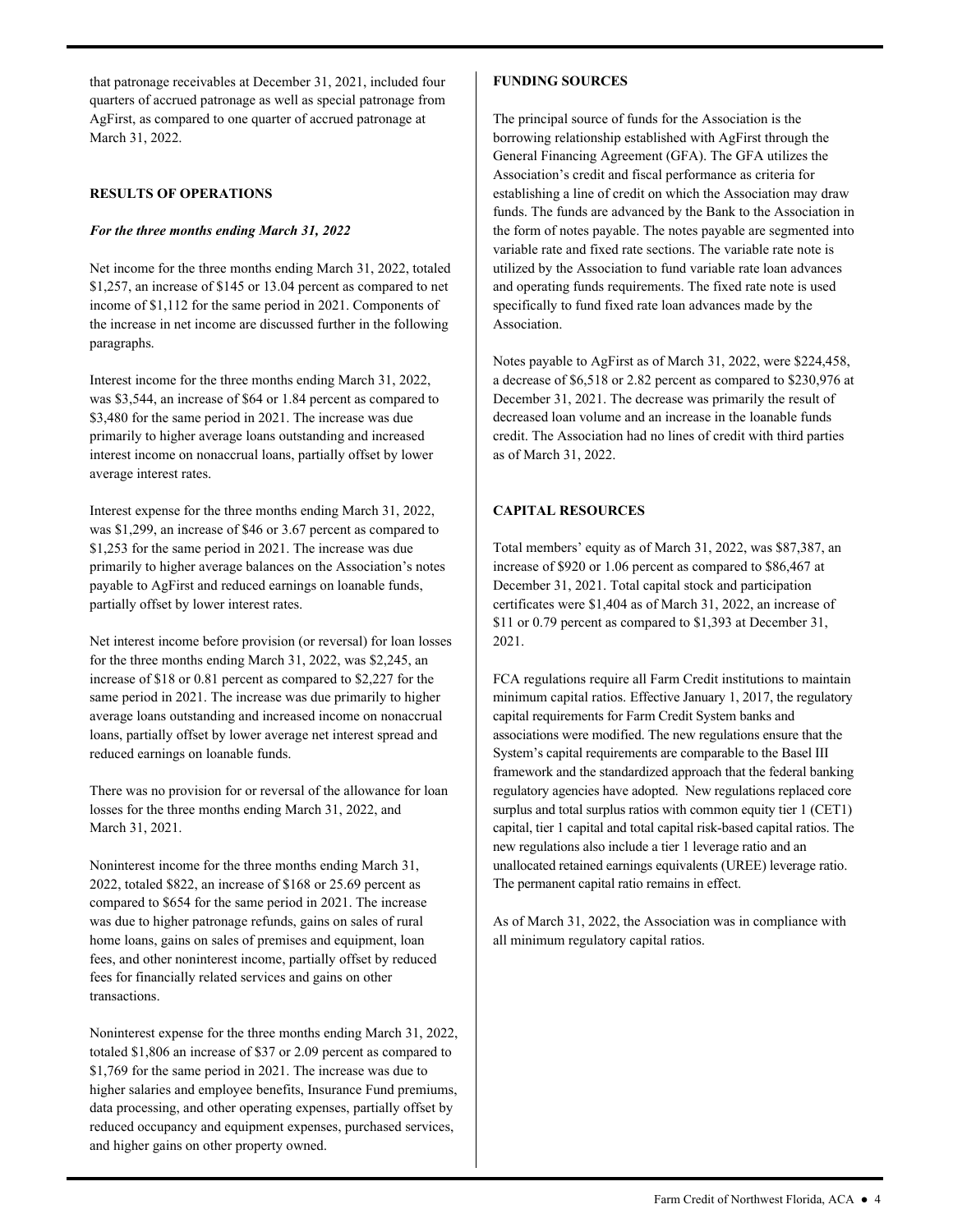The following table sets forth the minimum regulatory capital ratios and the Association's capital ratios as of March 31, 2022:

| Ratio                      | <b>Minimum</b><br>Requirement | Capital<br>Conservation<br>Buffer* | <b>Minimum Requirement</b><br>with Capital<br><b>Conservation Buffer</b> | <b>Capital Ratios as of</b><br>March 31, 2022 |
|----------------------------|-------------------------------|------------------------------------|--------------------------------------------------------------------------|-----------------------------------------------|
| Risk-adjusted ratios:      |                               |                                    |                                                                          |                                               |
| CET1 Capital Ratio         | $4.5\%$                       | 2.5%                               | $7.0\%$                                                                  | 26.17%                                        |
| Tier 1 Capital Ratio       | $6.0\%$                       | 2.5%                               | 8.5%                                                                     | 26.17%                                        |
| <b>Total Capital Ratio</b> | 8.0%                          | 2.5%                               | 10.5%                                                                    | 27.42%                                        |
| Permanent Capital Ratio    | $7.0\%$                       | $0.0\%$                            | $7.0\%$                                                                  | 26.58%                                        |
| Non risk-adjusted:         |                               |                                    |                                                                          |                                               |
| Tier 1 Leverage Ratio      | $4.0\%$                       | $1.0\%$                            | $5.0\%$                                                                  | 27.15%                                        |
| UREE Leverage Ratio        | 1.5%                          | $0.0\%$                            | $1.5\%$                                                                  | 26.70%                                        |

 *with the exception of the tier 1 leverage ratio, which became fully effective January 1, 2017. \* The capital conservation buffers were phased in over a 3 year period and became fully effective January 1, 2020,* 

If the capital ratios fall below minimum regulatory requirements, including the buffer amounts, capital distributions (equity redemptions, dividends, and patronage) and discretionary senior executive bonuses are restricted or prohibited without prior FCA approval.

### **REGULATORY MATTERS**

On April 14, 2022, the FCA approved a final rule that amends certain regulations to address changes in accounting principles generally accepted in the United States. Such changes reflect the Current Expected Credit Losses (CECL) methodology that will replace the incurred loss methodology upon adoption.

Credit loss allowances related to loans, lessor's net investments in leases, and held-to-maturity debt securities would be included in a System institution's Tier 2 capital up to 1.25 percent of the System institution's total risk weighted assets. Credit loss allowances for available-for-sale debt securities and purchased credit impaired assets would not be eligible for inclusion in a System institution's Tier 2 capital. The regulation does not include a transition phase-in period for the CECL day 1 cumulative effect adjustment to retained earnings on a System institution's regulatory capital ratios. In addition, the regulation does not include an exclusion for the CECL day 1 cumulative effective adjustment from the "safe harbor" deemed prior approval provision. The final rule is effective on January 1, 2023.

On August 26, 2021, the FCA issued a proposed rule to revise its regulatory capital requirements to define and establish riskweightings for High Volatility Commercial Real Estate (HVCRE) by assigning a 150 percent risk-weighting to such exposures, instead of the current 100 percent. The proposed rule would ensure that the FCA's rule remains comparable with the capital rule of other federal banking regulatory agencies and recognizes the increased risk posed by HVCRE exposures. The public comment period ended on January 24, 2022.

## **FUTURE OF LIBOR**

In 2017, the United Kingdom's Financial Conduct Authority (UK FCA), which regulates LIBOR (London Interbank Offered Rate), announced its intention to stop persuading or compelling the group of major banks that sustains LIBOR to submit rate quotations after 2021.

On March 5, 2021, ICE Benchmark Administration (IBA) (the entity that is responsible for calculating LIBOR) announced its intention to cease the publication of the one-week and twomonth US dollar LIBOR settings immediately following the LIBOR publication on December 31, 2021, and the remaining US dollar LIBOR settings immediately following the LIBOR publication on June 30, 2023. On the same day, the UK FCA announced that the IBA had notified the UK FCA of its intent, among other things, to cease providing certain US dollar LIBOR settings as of June 30, 2023. In its announcement, the UK FCA confirmed that all 35 LIBOR tenors (including with respect to US dollar LIBOR) will be discontinued or declared nonrepresentative as of either: (a) immediately after December 31, 2021 or (b) immediately after June 30, 2023.

 made to customers and Systemwide Debt Securities that are The Association has exposure to LIBOR arising from loans issued by the Funding Corporation on the Bank's and Association's behalf. Alternative reference rates that replace LIBOR may not yield the same or similar economic results over the lives of the financial instruments, which could adversely affect the value of, and return on, instruments held.

 The guidelines direct each System institution to develop a The FCA has issued guidelines with similar guidance as the U.S. prudential regulators but applicable for System institutions to follow as they prepare for the expected phase-out of LIBOR. LIBOR transition plan designed to provide an orderly roadmap of actions that will reduce LIBOR exposure, stop the inflow of new LIBOR volume, and adjust operating processes to implement alternative reference rates.

 transition, including, but not limited to, financial, market, The Association has implemented LIBOR transition plans and continues to analyze potential risks associated with the LIBOR accounting, operational, legal, tax, reputational, and compliance risks.

On July 26, 2021, the Alternative Reference Rates Committee (ARRC) announced it will recommend the CME Group's forward-looking SOFR term rates. The ARRC's formal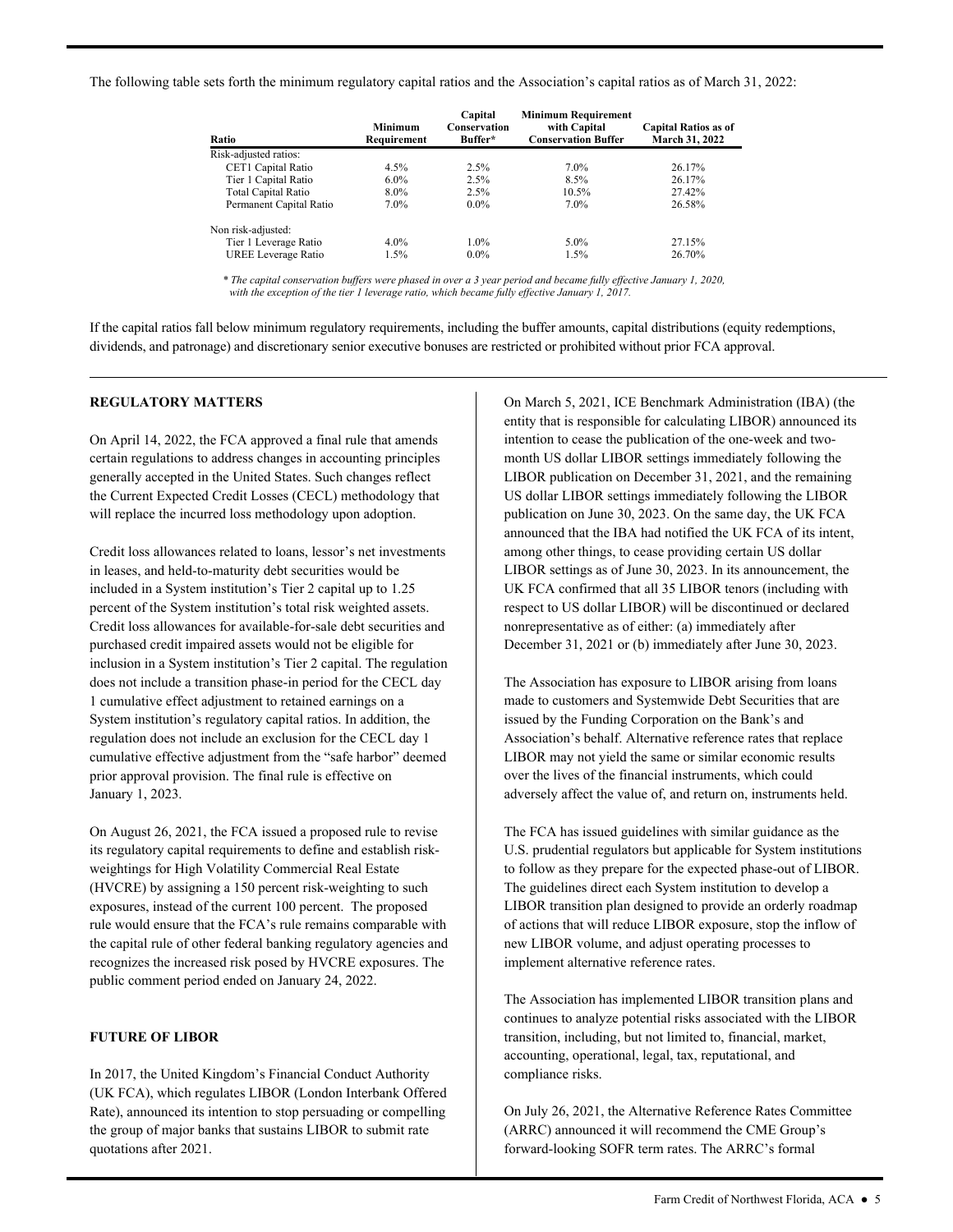recommendation of SOFR term rates is a major milestone and is expected to increase the volume of transactions quoted in SOFR, supporting the implementation of the transition away from LIBOR.

On October 20, 2021, the U.S. prudential regulators issued a joint statement emphasizing the expectation that supervised institutions with LIBOR exposure continue to progress toward an orderly transition away from LIBOR, reiterating that supervised institutions should, with limited exceptions, cease entering into new contracts that use US dollar LIBOR as a reference rate as soon as practicable, but no later than December 31, 2021. They further stated that entering into new contracts, including derivatives, after that date would create safety and soundness risks. The joint statement clarified that entering into such new contracts would include an agreement that (1) creates additional LIBOR disclosure or (2) extends the term of an existing LIBOR contract, but that a draw on an existing agreement that is legally enforceable, e.g., a committed credit facility, would not be a new contract. The joint statement also provided considerations when assessing the appropriateness of alternative reference rates used in lieu of

 LIBOR and the regulator expectation that new or updated LIBOR contracts include strong and clearly defined fallback rates for when the initial reference rate is discontinued.

The following is a summary of Association variable-rate financial instruments with LIBOR exposure at March 31, 2022:

| (dollars in thousands)                   | Due in<br>2022 |   | Due in<br>2023 And<br>Thereafter |   | Total  |
|------------------------------------------|----------------|---|----------------------------------|---|--------|
| Loans                                    | 309            | S | 12.484                           |   | 12.793 |
| <b>Total Assets</b>                      | 309            |   | 12.484                           |   | 12.793 |
| Note Payable to AgFirst Farm Credit Bank | 217            |   | 8.751                            | S | 8.968  |
| <b>Total Liabilities</b>                 | 217            |   | 8.751                            | S | 8.968  |

The LIBOR transition plan includes implementing fallback language into variable-rate financial instruments maturing after June 30, 2023 which provides the ability to move these instruments to another index if the LIBOR market is no longer viable. At March 31, 2022, 25.94 percent of loans maturing after June 30, 2023 do not contain fallback language.

### **RECENTLY ISSUED ACCOUNTING PRONOUNCEMENTS**

Please refer to Note 1, *Organization, Significant Accounting Policies, and Recently Issued Accounting Pronouncements*, in the Notes to the Consolidated Financial Statements, and the 2021 Annual Report to Shareholders for recently issued accounting pronouncements. Additional information is provided in the following table. The following ASU was issued by the Financial Accounting Standards Board (FASB):

| <b>Summary of Guidance</b>                                                                                                                                                                                                                                                                                                                                                                                                                                                                                                                                                                                                                      | <b>Adoption and Potential Financial Statement Impact</b>                                                                                                                                                                                                                                                                                                                                                                                                                                                                                                                                                                                                                                                                                           |
|-------------------------------------------------------------------------------------------------------------------------------------------------------------------------------------------------------------------------------------------------------------------------------------------------------------------------------------------------------------------------------------------------------------------------------------------------------------------------------------------------------------------------------------------------------------------------------------------------------------------------------------------------|----------------------------------------------------------------------------------------------------------------------------------------------------------------------------------------------------------------------------------------------------------------------------------------------------------------------------------------------------------------------------------------------------------------------------------------------------------------------------------------------------------------------------------------------------------------------------------------------------------------------------------------------------------------------------------------------------------------------------------------------------|
| ASU 2016-13 – Financial Instruments – Credit Losses (Topic 326): Measurement of Credit Losses on Financial Instruments<br>Replaces multiple existing impairment standards by establishing a<br>$\bullet$<br>single framework for financial assets to reflect management's<br>estimate of current expected credit losses (CECL) over the entire<br>remaining life of the financial assets.<br>Changes the present incurred loss impairment guidance for loans to<br>an expected loss model.<br>Modifies the other-than-temporary impairment model for debt<br>$\bullet$<br>securities to require an allowance for credit impairment instead of a | Implementation efforts began with establishing a cross-discipline<br>governance structure utilizing common guidance developed across the<br>Farm Credit System. The implementation includes identification of key<br>interpretive issues, scoping of financial instruments, and assessing existing<br>credit loss forecasting models and processes against the new guidance.<br>The new guidance is expected to result in a change in allowance for credit<br>$\bullet$<br>losses due to several factors, including:<br>The allowance related to loans and commitments will most likely<br>$\mathbf{1}$ .                                                                                                                                          |
| direct write-down, which allows for reversal of credit impairments<br>in future periods based on improvements in credit quality.<br>Eliminates existing guidance for purchased credit impaired (PCI)<br>٠<br>loans, and requires recognition of an allowance for expected credit<br>losses on these financial assets.<br>Requires a cumulative-effect adjustment to retained earnings as of<br>٠<br>the beginning of the reporting period of adoption.<br>Effective for fiscal years beginning after December 15, 2022, and<br>$\bullet$<br>interim periods within those fiscal years. Early application is<br>permitted.                       | change because it will then cover credit losses over the full<br>remaining expected life of the portfolio, and will consider expected<br>future changes in macroeconomic conditions,<br>An allowance will be established for estimated credit losses on any<br>2.<br>debt securities.<br>3.<br>The nonaccretable difference on any PCI loans will be recognized<br>as an allowance, offset by an increase in the carrying value of the<br>related loans.<br>The extent of allowance change is under evaluation, but will depend upon<br>the nature and characteristics of the financial instrument portfolios, and<br>the macroeconomic conditions and forecasts, at the adoption date.<br>The guidance is expected to be adopted January 1, 2023. |

**NOTE:** Shareholder investment in the Association is materially affected by the financial condition and results of operations of AgFirst Farm Credit Bank. Copies of AgFirst's annual and quarterly reports are available upon request free of charge by calling 1-800-845- 1745, ext. 2764, or writing Matthew Miller, AgFirst Farm Credit Bank, P.O. Box 1499, Columbia, SC 29202. Information concerning AgFirst Farm Credit Bank can also be obtained at their website, *<www.agfirst.com>*. Copies of the Association's annual and quarterly reports are also available upon request free of charge by calling 850-526-4910 ext. 118, or writing John Mottice, Chief Financial Officer, Farm Credit of Northwest Florida, ACA, P.O. Box 7000, Marianna, FL 32447, or accessing the website,*<www.farmcredit>fl.com*. The Association prepares a quarterly report within 40 days after the end of each fiscal quarter, except that no report need be prepared for the fiscal quarter that coincides with the end of the fiscal year of the institution.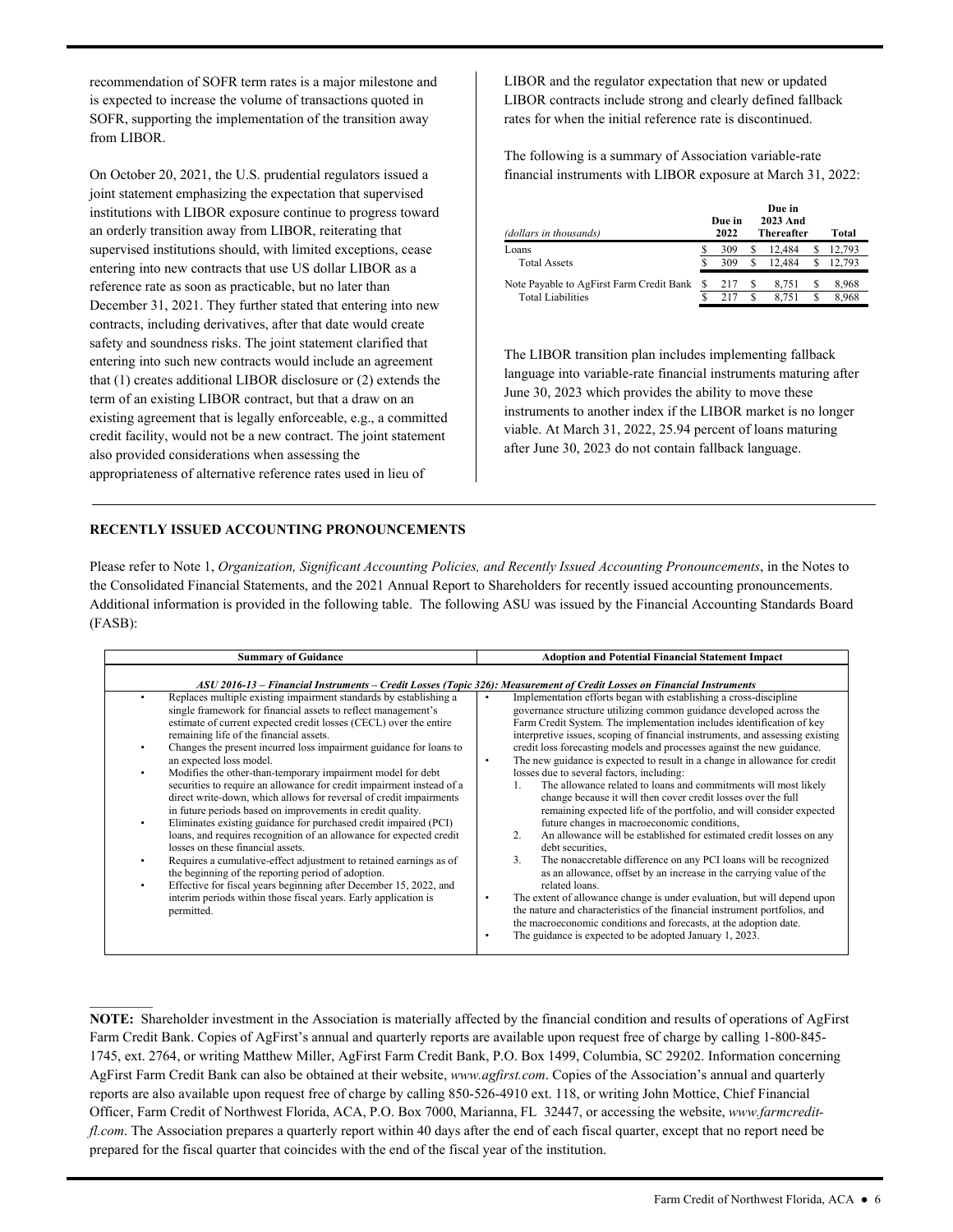## **Farm Credit of Northwest Florida, ACA Consolidated Balance Sheets**

| (audited)<br>(unaudited)<br><b>Assets</b><br>\$<br>318,066<br>\$<br>318,613<br>Allowance for loan losses<br>(4, 826)<br>(4,968)<br>Net loans<br>313,240<br>313,645<br>Loans held for sale<br>26<br>503<br>Accrued interest receivable<br>2,033<br>2,386<br>Equity investments in other Farm Credit institutions<br>2,972<br>2,932<br>Premises and equipment, net<br>1,834<br>1,835<br>Other property owned<br>45<br>Accounts receivable<br>822<br>5,567<br>198<br>Other assets<br>102<br>327,014<br>$\boldsymbol{\mathsf{S}}$<br>321,126<br>\$<br>Total assets<br><b>Liabilities</b><br>\$<br>\$<br>Notes payable to AgFirst Farm Credit Bank<br>230,976<br>224,458<br>Accrued interest payable<br>483<br>494<br>Patronage refunds payable<br>412<br>6,410<br>376<br>Accounts payable<br>510<br>Advanced conditional payments<br>29<br>144<br>Other liabilities<br>7,981<br>2,013<br>Total liabilities<br>233,739<br>240,547<br>Commitments and contingencies (Note 7)<br><b>Members' Equity</b><br>Capital stock and participation certificates<br>1,404<br>1,393<br>Retained earnings<br>Allocated<br>36,420<br>36,420<br>Unallocated<br>49,563<br>48,654<br>Total members' equity<br>87,387<br>86,467<br>\$<br>\$<br>321,126<br>327,014<br>Total liabilities and members' equity | (dollars in thousands) | March 31,<br>2022 | December 31,<br>2021 |  |
|-------------------------------------------------------------------------------------------------------------------------------------------------------------------------------------------------------------------------------------------------------------------------------------------------------------------------------------------------------------------------------------------------------------------------------------------------------------------------------------------------------------------------------------------------------------------------------------------------------------------------------------------------------------------------------------------------------------------------------------------------------------------------------------------------------------------------------------------------------------------------------------------------------------------------------------------------------------------------------------------------------------------------------------------------------------------------------------------------------------------------------------------------------------------------------------------------------------------------------------------------------------------------------------|------------------------|-------------------|----------------------|--|
|                                                                                                                                                                                                                                                                                                                                                                                                                                                                                                                                                                                                                                                                                                                                                                                                                                                                                                                                                                                                                                                                                                                                                                                                                                                                                     |                        |                   |                      |  |
|                                                                                                                                                                                                                                                                                                                                                                                                                                                                                                                                                                                                                                                                                                                                                                                                                                                                                                                                                                                                                                                                                                                                                                                                                                                                                     |                        |                   |                      |  |
|                                                                                                                                                                                                                                                                                                                                                                                                                                                                                                                                                                                                                                                                                                                                                                                                                                                                                                                                                                                                                                                                                                                                                                                                                                                                                     | Loans                  |                   |                      |  |
|                                                                                                                                                                                                                                                                                                                                                                                                                                                                                                                                                                                                                                                                                                                                                                                                                                                                                                                                                                                                                                                                                                                                                                                                                                                                                     |                        |                   |                      |  |
|                                                                                                                                                                                                                                                                                                                                                                                                                                                                                                                                                                                                                                                                                                                                                                                                                                                                                                                                                                                                                                                                                                                                                                                                                                                                                     |                        |                   |                      |  |
|                                                                                                                                                                                                                                                                                                                                                                                                                                                                                                                                                                                                                                                                                                                                                                                                                                                                                                                                                                                                                                                                                                                                                                                                                                                                                     |                        |                   |                      |  |
|                                                                                                                                                                                                                                                                                                                                                                                                                                                                                                                                                                                                                                                                                                                                                                                                                                                                                                                                                                                                                                                                                                                                                                                                                                                                                     |                        |                   |                      |  |
|                                                                                                                                                                                                                                                                                                                                                                                                                                                                                                                                                                                                                                                                                                                                                                                                                                                                                                                                                                                                                                                                                                                                                                                                                                                                                     |                        |                   |                      |  |
|                                                                                                                                                                                                                                                                                                                                                                                                                                                                                                                                                                                                                                                                                                                                                                                                                                                                                                                                                                                                                                                                                                                                                                                                                                                                                     |                        |                   |                      |  |
|                                                                                                                                                                                                                                                                                                                                                                                                                                                                                                                                                                                                                                                                                                                                                                                                                                                                                                                                                                                                                                                                                                                                                                                                                                                                                     |                        |                   |                      |  |
|                                                                                                                                                                                                                                                                                                                                                                                                                                                                                                                                                                                                                                                                                                                                                                                                                                                                                                                                                                                                                                                                                                                                                                                                                                                                                     |                        |                   |                      |  |
|                                                                                                                                                                                                                                                                                                                                                                                                                                                                                                                                                                                                                                                                                                                                                                                                                                                                                                                                                                                                                                                                                                                                                                                                                                                                                     |                        |                   |                      |  |
|                                                                                                                                                                                                                                                                                                                                                                                                                                                                                                                                                                                                                                                                                                                                                                                                                                                                                                                                                                                                                                                                                                                                                                                                                                                                                     |                        |                   |                      |  |
|                                                                                                                                                                                                                                                                                                                                                                                                                                                                                                                                                                                                                                                                                                                                                                                                                                                                                                                                                                                                                                                                                                                                                                                                                                                                                     |                        |                   |                      |  |
|                                                                                                                                                                                                                                                                                                                                                                                                                                                                                                                                                                                                                                                                                                                                                                                                                                                                                                                                                                                                                                                                                                                                                                                                                                                                                     |                        |                   |                      |  |
|                                                                                                                                                                                                                                                                                                                                                                                                                                                                                                                                                                                                                                                                                                                                                                                                                                                                                                                                                                                                                                                                                                                                                                                                                                                                                     |                        |                   |                      |  |
|                                                                                                                                                                                                                                                                                                                                                                                                                                                                                                                                                                                                                                                                                                                                                                                                                                                                                                                                                                                                                                                                                                                                                                                                                                                                                     |                        |                   |                      |  |
|                                                                                                                                                                                                                                                                                                                                                                                                                                                                                                                                                                                                                                                                                                                                                                                                                                                                                                                                                                                                                                                                                                                                                                                                                                                                                     |                        |                   |                      |  |
|                                                                                                                                                                                                                                                                                                                                                                                                                                                                                                                                                                                                                                                                                                                                                                                                                                                                                                                                                                                                                                                                                                                                                                                                                                                                                     |                        |                   |                      |  |
|                                                                                                                                                                                                                                                                                                                                                                                                                                                                                                                                                                                                                                                                                                                                                                                                                                                                                                                                                                                                                                                                                                                                                                                                                                                                                     |                        |                   |                      |  |
|                                                                                                                                                                                                                                                                                                                                                                                                                                                                                                                                                                                                                                                                                                                                                                                                                                                                                                                                                                                                                                                                                                                                                                                                                                                                                     |                        |                   |                      |  |
|                                                                                                                                                                                                                                                                                                                                                                                                                                                                                                                                                                                                                                                                                                                                                                                                                                                                                                                                                                                                                                                                                                                                                                                                                                                                                     |                        |                   |                      |  |
|                                                                                                                                                                                                                                                                                                                                                                                                                                                                                                                                                                                                                                                                                                                                                                                                                                                                                                                                                                                                                                                                                                                                                                                                                                                                                     |                        |                   |                      |  |
|                                                                                                                                                                                                                                                                                                                                                                                                                                                                                                                                                                                                                                                                                                                                                                                                                                                                                                                                                                                                                                                                                                                                                                                                                                                                                     |                        |                   |                      |  |
|                                                                                                                                                                                                                                                                                                                                                                                                                                                                                                                                                                                                                                                                                                                                                                                                                                                                                                                                                                                                                                                                                                                                                                                                                                                                                     |                        |                   |                      |  |
|                                                                                                                                                                                                                                                                                                                                                                                                                                                                                                                                                                                                                                                                                                                                                                                                                                                                                                                                                                                                                                                                                                                                                                                                                                                                                     |                        |                   |                      |  |
|                                                                                                                                                                                                                                                                                                                                                                                                                                                                                                                                                                                                                                                                                                                                                                                                                                                                                                                                                                                                                                                                                                                                                                                                                                                                                     |                        |                   |                      |  |
|                                                                                                                                                                                                                                                                                                                                                                                                                                                                                                                                                                                                                                                                                                                                                                                                                                                                                                                                                                                                                                                                                                                                                                                                                                                                                     |                        |                   |                      |  |
|                                                                                                                                                                                                                                                                                                                                                                                                                                                                                                                                                                                                                                                                                                                                                                                                                                                                                                                                                                                                                                                                                                                                                                                                                                                                                     |                        |                   |                      |  |

*The accompanying notes are an integral part of these consolidated financial statements.*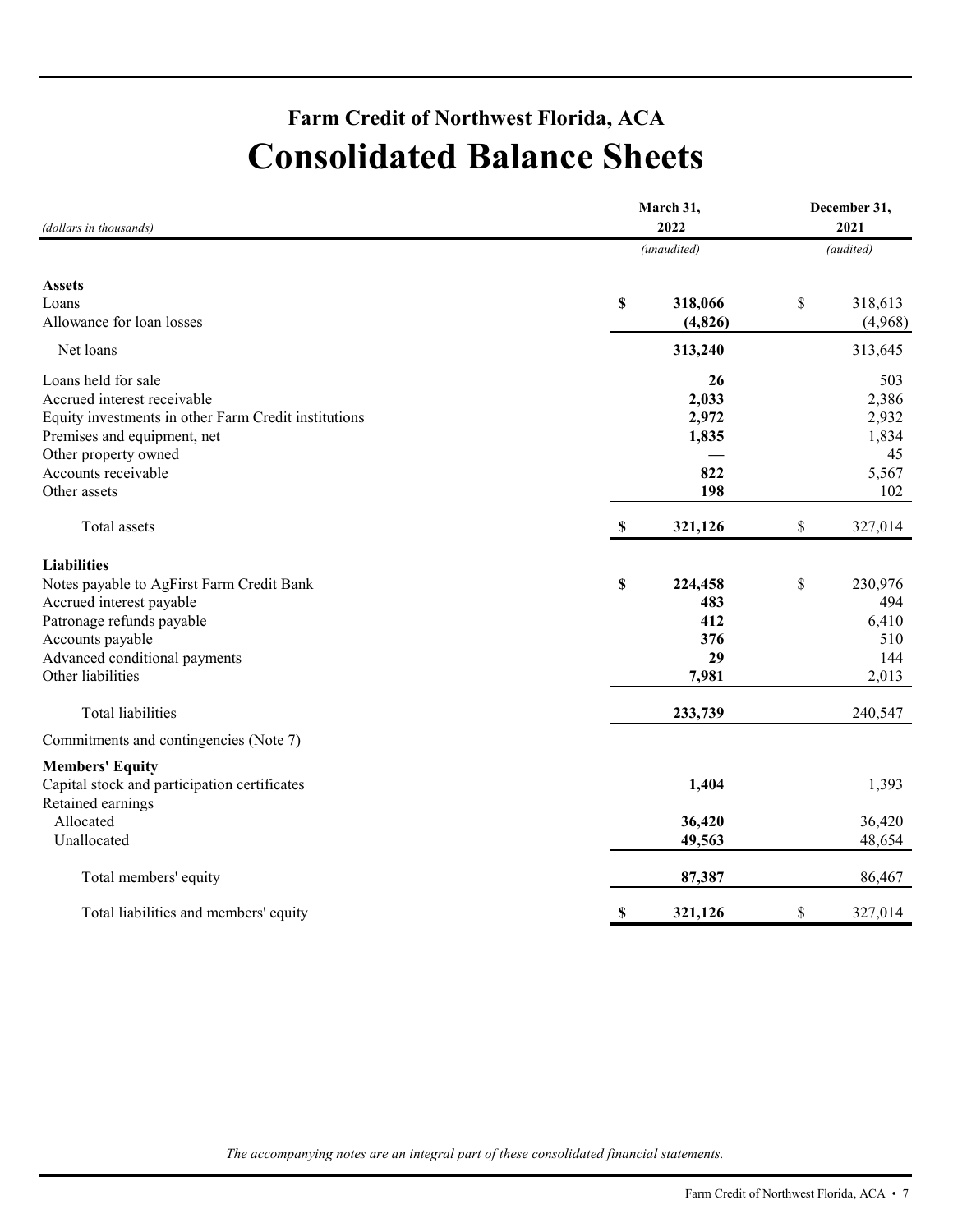## **Farm Credit of Northwest Florida, ACA Consolidated Statements of Comprehensive Income**

*(unaudited)*

|                                                                                         | For the Three Months   |             |
|-----------------------------------------------------------------------------------------|------------------------|-------------|
|                                                                                         | <b>Ended March 31,</b> |             |
| (dollars in thousands)                                                                  | 2022                   | 2021        |
| <b>Interest Income</b>                                                                  |                        |             |
| Loans                                                                                   | \$<br>3,542            | \$<br>3,472 |
| Other                                                                                   | 2                      | 8           |
|                                                                                         |                        |             |
| Total interest income                                                                   | 3,544                  | 3,480       |
| <b>Interest Expense</b>                                                                 |                        |             |
| Notes payable to AgFirst Farm Credit Bank                                               | 1,299                  | 1,253       |
|                                                                                         |                        |             |
| Total interest expense                                                                  | 1,299                  | 1,253       |
|                                                                                         |                        |             |
| Net interest income                                                                     | 2,245                  | 2,227       |
| Provision for loan losses                                                               |                        |             |
|                                                                                         |                        |             |
| Net interest income after provision for loan losses                                     | 2,245                  | 2,227       |
| <b>Noninterest Income</b>                                                               |                        |             |
| Loan fees                                                                               | 21                     | 18          |
| Fees for financially related services                                                   |                        | 5           |
| Patronage refunds from other Farm Credit institutions                                   | 616                    | 536         |
| Gains (losses) on sales of rural home loans, net                                        | 133                    | 69          |
| Gains (losses) on sales of premises and equipment, net                                  | 24                     |             |
| Gains (losses) on other transactions                                                    | 9                      | 13          |
| Other noninterest income                                                                | 19                     | 13          |
|                                                                                         |                        |             |
| Total noninterest income                                                                | 822                    | 654         |
| <b>Noninterest Expense</b>                                                              |                        |             |
| Salaries and employee benefits                                                          | 1,283                  | 1,242       |
| Occupancy and equipment                                                                 | 56                     | 62          |
| Insurance Fund premiums                                                                 | 84                     | 81          |
| Purchased services                                                                      | 117                    | 149         |
| Data processing                                                                         | 44                     | 34          |
| Other operating expenses                                                                | 241                    | 202         |
| (Gains) losses on other property owned, net                                             | (19)                   | (1)         |
| Total noninterest expense                                                               | 1,806                  | 1,769       |
|                                                                                         |                        |             |
| Income before income taxes                                                              | 1,261                  | 1,112       |
| Provision for income taxes                                                              | 4                      |             |
| Net income                                                                              | \$<br>1,257            | \$<br>1,112 |
| Other comprehensive income                                                              |                        |             |
| <b>Comprehensive income</b>                                                             | \$<br>1,257            | \$<br>1,112 |
| The accompanying notes are an integral part of these consolidated financial statements. |                        |             |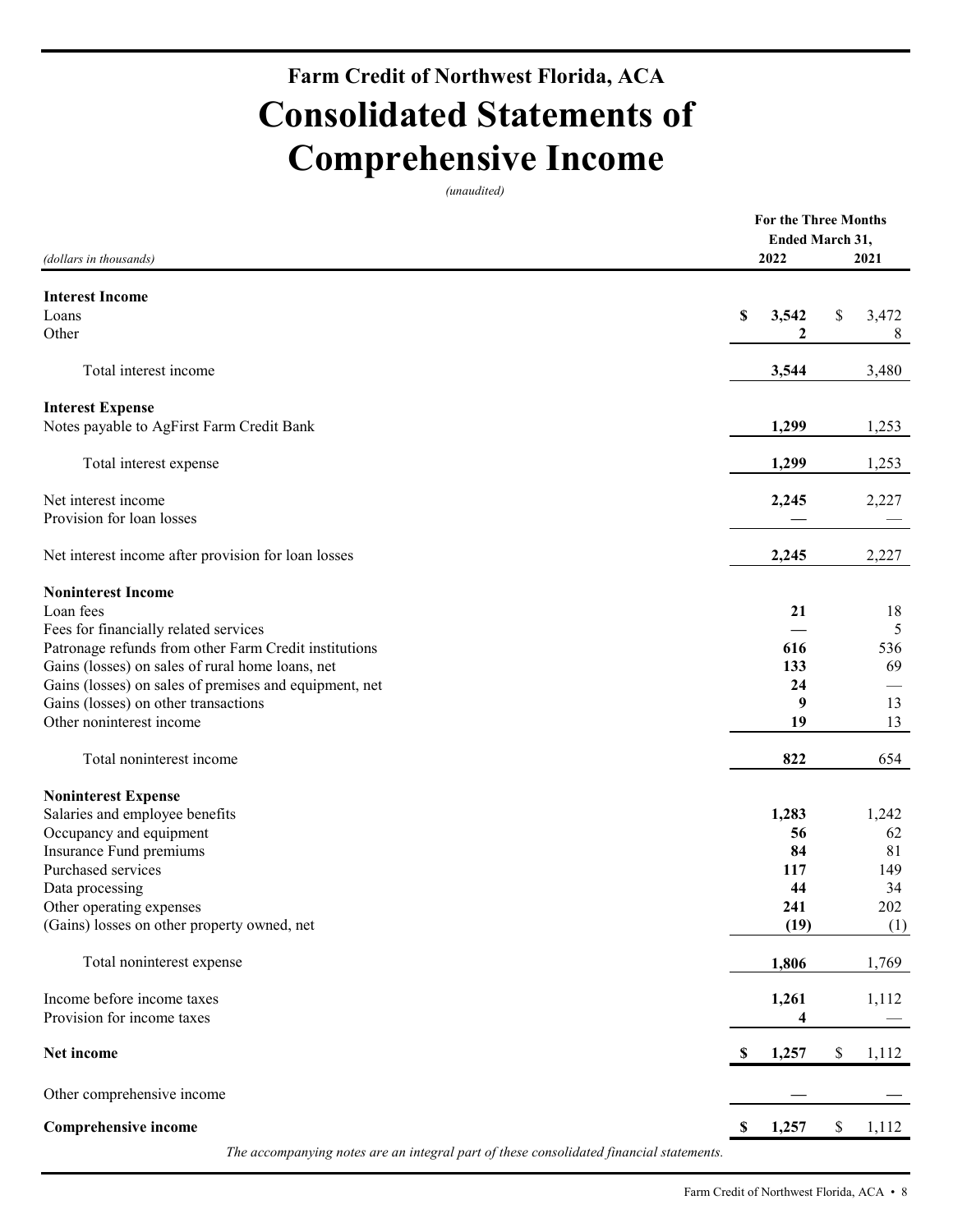## **Farm Credit of Northwest Florida, ACA Consolidated Statements of Changes in Members' Equity**

*(unaudited)* 

|                                                                    |    | Capital<br><b>Stock and</b>          |    | <b>Retained Earnings</b> | <b>Total</b> |                    |                           |                 |  |
|--------------------------------------------------------------------|----|--------------------------------------|----|--------------------------|--------------|--------------------|---------------------------|-----------------|--|
| (dollars in thousands)                                             |    | Participation<br><b>Certificates</b> |    | <b>Allocated</b>         |              | <b>Unallocated</b> | Members'<br><b>Equity</b> |                 |  |
| Balance at December 31, 2020                                       | \$ | 1,274                                | \$ | 36,420                   | \$           | 46,945             | \$                        | 84,639          |  |
| Comprehensive income                                               |    |                                      |    |                          |              | 1,112              |                           | 1,112           |  |
| Capital stock/participation                                        |    |                                      |    |                          |              |                    |                           |                 |  |
| certificates issued/(retired), net                                 |    | 18                                   |    |                          |              |                    |                           | 18              |  |
| Balance at March 31, 2021                                          |    | 1,292                                | S. | 36,420                   | S            | 48,057             | \$                        | 85,769          |  |
| <b>Balance at December 31, 2021</b><br><b>Comprehensive income</b> | \$ | 1,393                                | S  | 36,420                   | S            | 48,654<br>1,257    | \$                        | 86,467<br>1,257 |  |
| Capital stock/participation<br>certificates issued/(retired), net  |    | 11                                   |    |                          |              |                    |                           | 11              |  |
| Patronage distribution adjustment                                  |    |                                      |    |                          |              | (348)              |                           | (348)           |  |
| Balance at March 31, 2022                                          | S  | 1,404                                | S  | 36,420                   | S            | 49,563             | S                         | 87,387          |  |

*The accompanying notes are an integral part of these consolidated financial statements.*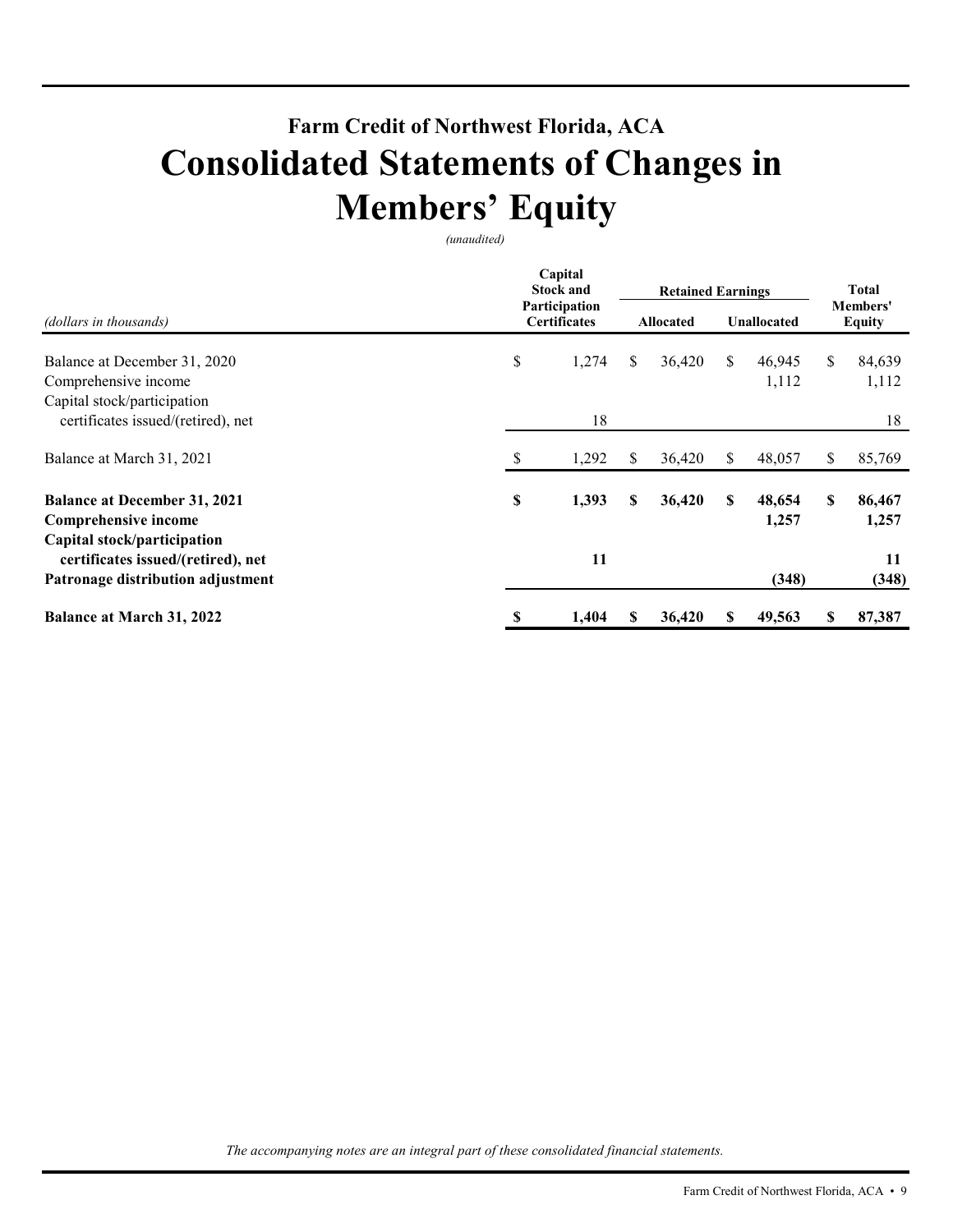## <span id="page-9-0"></span>*Farm Credit of Northwest Florida, ACA*  **Notes to the Consolidated Financial Statements**

*(dollars in thousands, except as noted) (unaudited)* 

## **Note 1 — Organization, Significant Accounting Policies, and Recently Issued Accounting Pronouncements**

### *Organization*

The accompanying financial statements include the accounts of Farm Credit of Northwest Florida, ACA and its Production Credit Association (PCA) and Federal Land Credit Association (FLCA) subsidiaries (collectively, the Association). A description of the organization and operations, the significant accounting policies followed, and the financial condition and results of operations for the Association as of and for the year ended December 31, 2021, are contained in the 2021 Annual Report to Shareholders. These unaudited interim consolidated financial statements should be read in conjunction with the latest Annual Report to Shareholders.

#### *Basis of Presentation*

In the opinion of management, the accompanying consolidated financial statements contain all adjustments necessary for a fair statement of results for the periods presented. These adjustments are of a normal recurring nature, unless otherwise disclosed.

Certain amounts in the prior period's consolidated financial statements have been reclassified to conform to the current period presentation. Such reclassifications had no effect on the prior period net income or total capital as previously reported.

 of those to be expected for a full year. The results of any interim period are not necessarily indicative

## *Significant Accounting Policies*

The Association's accounting and reporting policies conform with U.S. generally accepted accounting principles (GAAP) and practices in the financial services industry. To prepare the financial statements in conformity with GAAP, management must make estimates based on assumptions about future economic and market conditions (for example, unemployment, market liquidity, real estate prices, etc.) that affect the reported amounts of assets and liabilities at the date of the financial statements, income and expenses during the reporting period, and the related disclosures. Although these estimates contemplate current conditions and expectations of change in the future, it is reasonably possible that actual conditions may be different than anticipated, which could materially affect results of operations and financial condition.

Management has made significant estimates in several areas, including loans and allowance for loan losses (Note 2, *Loans*  *and Allowance for Loan Losses*), investment securities and other-than-temporary impairment (Note 3, *Investments*), and financial instruments (Note 5, *Fair Value Measurement*). Actual results could differ from those estimates.

For further details of significant accounting policies, see Note 2, *Summary of Significant Accounting Policies*, from the latest Annual Report.

## *Accounting Standards Updates (ASUs) Issued During the Period and Applicable to the Association*

 Standards Board (FASB) since the most recent year-end: The following ASU was issued by the Financial Accounting

- In March 2022, the FASB issued ASU 2022-02 Financial Instruments—Credit Losses (Topic 326): Troubled Debt Restructurings and Vintage Disclosures. This Update responds to feedback received during the Post Implementation Review process conducted by the FASB related to Topic 326.
	- 1. Troubled Debt Restructurings (TDRs) by Creditors

The amendments eliminate the accounting guidance for TDRs by creditors in Subtopic 310- 40, Receivables—Troubled Debt Restructurings by Creditors, while enhancing disclosure requirements for certain loan refinancings and restructurings by creditors when a borrower is experiencing financial difficulty. Specifically, rather than applying the recognition and measurement guidance for TDRs, an entity must apply the loan refinancing and restructuring guidance in paragraphs 310-20-35-9 through 35- 11 to determine whether a modification results in a new loan or a continuation of an existing loan.

 current period gross writeoffs by year of Losses—Measured at Amortized Cost. 2. Vintage Disclosures—Gross Writeoffs For public business entities, the amendments in this Update require that an entity disclose origination for financing receivables and net investments in leases within the scope of Subtopic 326-20, Financial Instruments—Credit

These amendments will be implemented in conjunction with the adoption of ASU 2016-13.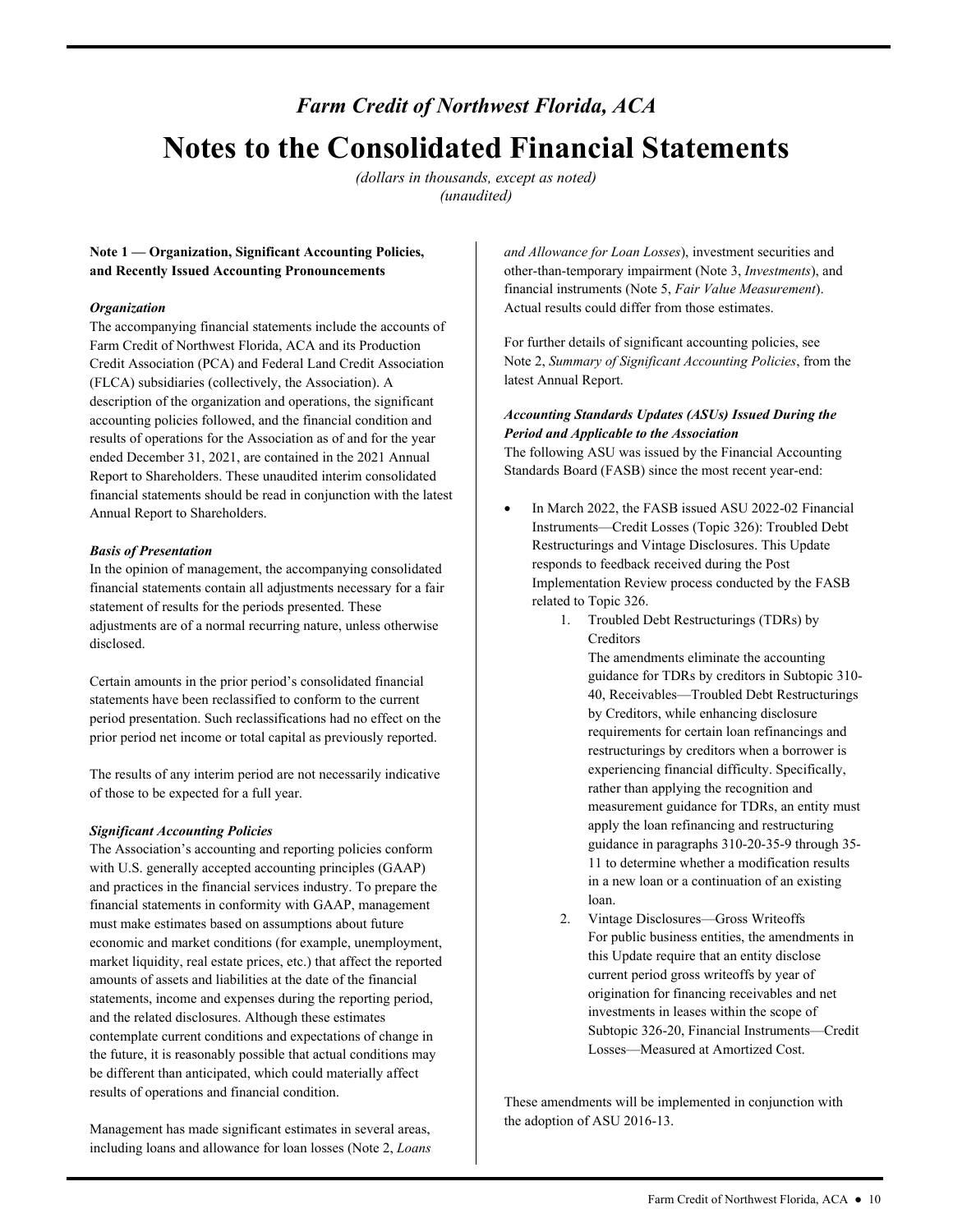### *ASUs Pending Effective Date*

For a detailed description of the ASUs below, see the latest Annual Report.

Potential effects of ASUs issued in previous periods:

 interim periods within those fiscal years. Evaluation of In June 2016, the FASB issued ASU 2016-13 Financial Instruments—Credit Losses (Topic 326): Measurement of Credit Losses on Financial Instruments. This Update, and subsequent clarifying guidance issued, is intended to improve financial reporting by requiring timelier recording of credit losses on financial instruments. It requires an organization to measure all expected credit losses for financial assets held at the reporting date through the life of the financial instrument. Financial institutions and other organizations will use forwardlooking information to estimate their credit losses. Additionally, the ASU amends the accounting for credit losses on available-for-sale debt securities and purchased financial assets with credit deterioration. For public companies that are not SEC filers, it will take effect for fiscal years beginning after December 15, 2022, and any possible effects the guidance may have on the statements of financial condition and results of operations is in progress.

#### *Accounting Standards Effective During the Period*

There were no changes in the accounting principles applied from the latest Annual Report.

**Note 2 — Loans and Allowance for Loan Losses** 

The Association maintains an allowance for loan losses at a level considered adequate by management to provide for probable and estimable losses inherent in the loan portfolio as of the report date. The allowance for loan losses is increased through provisions for loan losses and loan recoveries and is decreased through loan charge-offs and allowance reversals. A review of individual loans in each respective portfolio is performed periodically to determine the appropriateness of risk ratings and to ensure loss exposure to the Association has been identified. See Note 3, *Loans and Allowance for Loan Losses*, from the latest Annual Report for further discussion.

Credit risk arises from the potential inability of an obligor to meet its repayment obligation. The Association manages credit risk associated with lending activities through an assessment of the credit risk profile of an individual obligor. The Association sets its own underwriting standards and lending policies that provide direction to loan officers and are approved by the Board of Directors.

A summary of loans outstanding at period end follows:

|                                  |   | March 31, 2022 |   | December 31, 2021 |
|----------------------------------|---|----------------|---|-------------------|
| Real estate mortgage             | S | 230,744        | S | 224,981           |
| Production and intermediate-term |   | 56,116         |   | 61,990            |
| Loans to cooperatives            |   | 1,726          |   | 1,594             |
| Processing and marketing         |   | 7,415          |   | 8,278             |
| Farm-related business            |   | 5.278          |   | 5.446             |
| Rural residential real estate    |   | 15,743         |   | 15,280            |
| International                    |   | 1.044          |   | 1.044             |
| Total loans                      |   | 318,066        |   | 318,613           |

A substantial portion of the Association's lending activities is collateralized, and exposure to credit loss associated with lending activities is reduced accordingly.

The Association may purchase or sell participation interests with other parties in order to diversify risk, manage loan volume, and comply with Farm Credit Administration (FCA) regulations. The following tables present the principal balance of participation loans at periods ended:

|                                  |                                | <b>March 31, 2022</b>              |  |                               |  |                                    |  |                               |  |                                    |  |                               |  |                                    |  |                               |  |
|----------------------------------|--------------------------------|------------------------------------|--|-------------------------------|--|------------------------------------|--|-------------------------------|--|------------------------------------|--|-------------------------------|--|------------------------------------|--|-------------------------------|--|
|                                  | <b>Within AgFirst District</b> |                                    |  |                               |  | <b>Within Farm Credit System</b>   |  |                               |  | <b>Outside Farm Credit System</b>  |  |                               |  | Total                              |  |                               |  |
|                                  |                                | <b>Participations</b><br>Purchased |  | <b>Participations</b><br>Sold |  | <b>Participations</b><br>Purchased |  | <b>Participations</b><br>Sold |  | <b>Participations</b><br>Purchased |  | <b>Participations</b><br>Sold |  | <b>Participations</b><br>Purchased |  | <b>Participations</b><br>Sold |  |
| Real estate mortgage             |                                | 15.284                             |  | 53,627                        |  | $\overline{\phantom{0}}$           |  | 5.276                         |  | $\overline{\phantom{a}}$           |  | $\overline{\phantom{m}}$      |  | 15.284                             |  | 58,903                        |  |
| Production and intermediate-term |                                | 4,696                              |  | 12.901                        |  | 13                                 |  | 420                           |  | $\overline{\phantom{0}}$           |  | $\overline{\phantom{a}}$      |  | 4.709                              |  | 13,321                        |  |
| Loans to cooperatives            |                                | 1.729                              |  | -                             |  |                                    |  |                               |  |                                    |  | $\overline{\phantom{0}}$      |  | 1.729                              |  |                               |  |
| Processing and marketing         |                                | 7,230                              |  |                               |  |                                    |  |                               |  |                                    |  | $\overline{\phantom{0}}$      |  | 7,230                              |  |                               |  |
| Farm-related business            |                                | 264                                |  |                               |  |                                    |  |                               |  |                                    |  | $\overline{\phantom{0}}$      |  | 264                                |  |                               |  |
| International                    |                                | .045                               |  | -                             |  | -                                  |  | -                             |  | -                                  |  | $\overline{\phantom{0}}$      |  | 1.045                              |  |                               |  |
| Total                            |                                | 30.248                             |  | 66.528                        |  |                                    |  | 5.696                         |  | $\overline{\phantom{0}}$           |  | $\overline{\phantom{a}}$      |  | 30.261                             |  | 72.224                        |  |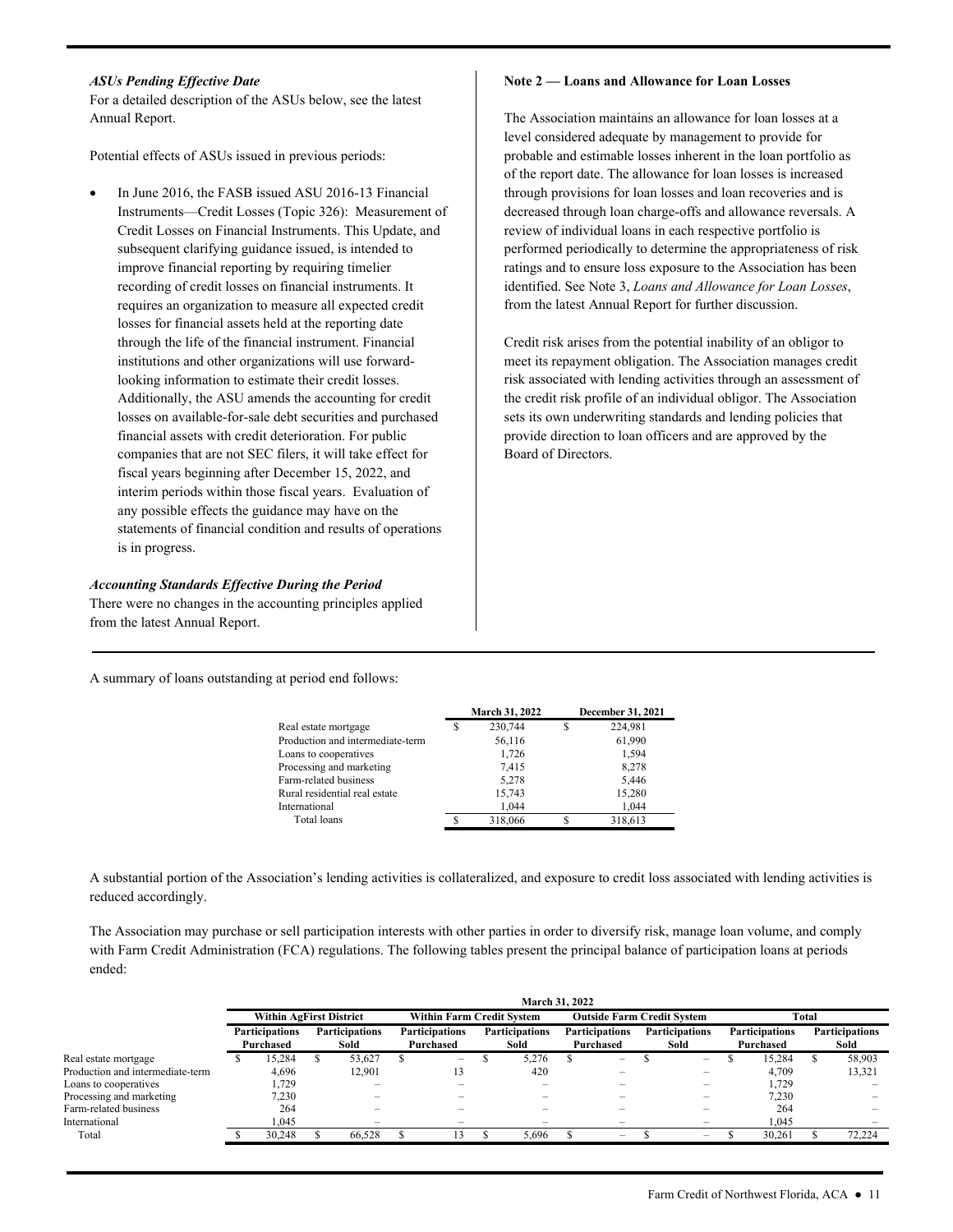|                                  |                                | December 31, 2021                  |  |                               |  |                                    |  |                               |  |                                    |  |                               |  |                                    |  |                               |  |
|----------------------------------|--------------------------------|------------------------------------|--|-------------------------------|--|------------------------------------|--|-------------------------------|--|------------------------------------|--|-------------------------------|--|------------------------------------|--|-------------------------------|--|
|                                  | <b>Within AgFirst District</b> |                                    |  |                               |  | <b>Within Farm Credit System</b>   |  |                               |  | <b>Outside Farm Credit System</b>  |  |                               |  | Total                              |  |                               |  |
|                                  |                                | <b>Participations</b><br>Purchased |  | <b>Participations</b><br>Sold |  | <b>Participations</b><br>Purchased |  | <b>Participations</b><br>Sold |  | <b>Participations</b><br>Purchased |  | <b>Participations</b><br>Sold |  | <b>Participations</b><br>Purchased |  | <b>Participations</b><br>Sold |  |
| Real estate mortgage             |                                | 16.195                             |  | 54.913                        |  | $\overline{\phantom{0}}$           |  | 5.276                         |  | 143                                |  | $\overline{\phantom{0}}$      |  | 16.338                             |  | 60.189                        |  |
| Production and intermediate-term |                                | 4,884                              |  | 12.659                        |  | 12                                 |  | 421                           |  |                                    |  | $\overline{\phantom{a}}$      |  | 4,896                              |  | 13,080                        |  |
| Loans to cooperatives            |                                | 1,597                              |  | $\overline{\phantom{0}}$      |  |                                    |  |                               |  |                                    |  | -                             |  | 1,597                              |  |                               |  |
| Processing and marketing         |                                | 8,097                              |  |                               |  |                                    |  |                               |  |                                    |  | $\overline{\phantom{0}}$      |  | 8,097                              |  |                               |  |
| Farm-related business            |                                | 264                                |  |                               |  |                                    |  |                               |  |                                    |  |                               |  | 264                                |  |                               |  |
| International                    |                                | 1.045                              |  | $\overline{\phantom{a}}$      |  |                                    |  |                               |  |                                    |  |                               |  | 1.045                              |  |                               |  |
| Total                            |                                | 32.082                             |  | 67.572                        |  | 2                                  |  | 5.697                         |  | 143                                |  | $\overline{\phantom{m}}$      |  | 32,237                             |  | 73.269                        |  |

The recorded investment in a receivable is the face amount increased or decreased by applicable accrued interest, unamortized premium, discount, finance charges, or acquisition costs and may also reflect a previous direct write-down of the investment.

 of the recorded investment of total loans by loan type as of: The following table shows the recorded investment of loans, classified under the FCA Uniform Loan Classification System, as a percentage

|                                   | March 31, 2022 | <b>December 31, 2021</b> |                                | March 31, 2022 | December 31, 2021 |
|-----------------------------------|----------------|--------------------------|--------------------------------|----------------|-------------------|
| Real estate mortgage:             |                |                          | <b>Farm-related business:</b>  |                |                   |
| Acceptable                        | 96.34%         | 95.58%                   | Acceptable                     | 100.00%        | 100.00%           |
| <b>OAEM</b>                       | 0.93           | 1.51                     | <b>OAEM</b>                    |                |                   |
| Substandard/doubtful/loss         | 2.73           | 2.91                     | Substandard/doubtful/loss      |                |                   |
|                                   | 100.00%        | 100.00%                  |                                | 100.00%        | 100.00%           |
| Production and intermediate-term: |                |                          | Rural residential real estate: |                |                   |
| Acceptable                        | 98.00%         | 97.47%                   | Acceptable                     | 99.60%         | 99.56%            |
| <b>OAEM</b>                       | 0.29           | 0.94                     | <b>OAEM</b>                    |                |                   |
| Substandard/doubtful/loss         | 1.71           | 1.59                     | Substandard/doubtful/loss      | 0.40           | 0.44              |
|                                   | 100.00%        | 100.00%                  |                                | 100.00%        | 100.00%           |
| Loans to cooperatives:            |                |                          | <b>International:</b>          |                |                   |
| Acceptable                        | 100.00%        | 100.00%                  | Acceptable                     | 100.00%        | 100.00%           |
| <b>OAEM</b>                       |                |                          | <b>OAEM</b>                    |                |                   |
| Substandard/doubtful/loss         |                |                          | Substandard/doubtful/loss      |                |                   |
|                                   | 100.00%        | 100.00%                  |                                | 100.00%        | 100.00%           |
| Processing and marketing:         |                |                          | <b>Total loans:</b>            |                |                   |
| Acceptable                        | 100.00%        | 100.00%                  | Acceptable                     | 96.97%         | 96.37%            |
| <b>OAEM</b>                       |                |                          | <b>OAEM</b>                    | 0.73           | 1.25              |
| Substandard/doubtful/loss         |                |                          | Substandard/doubtful/loss      | 2.30           | 2.38              |
|                                   | 100.00%        | 100.00%                  |                                | 100.00%        | 100.00%           |

The following tables provide an aging analysis of the recorded investment of past due loans as of:

|                                  |                                       |   |                                    |   | March 31, 2022        |   |                                                                       |                    |         |  |
|----------------------------------|---------------------------------------|---|------------------------------------|---|-----------------------|---|-----------------------------------------------------------------------|--------------------|---------|--|
|                                  | 30 Through 89<br><b>Davs Past Due</b> |   | 90 Days or More<br><b>Past Due</b> |   | <b>Total Past Due</b> |   | <b>Not Past Due or</b><br><b>Less Than 30</b><br><b>Days Past Due</b> | <b>Total Loans</b> |         |  |
| Real estate mortgage             | 308                                   | S | -                                  |   | 308                   | S | 232,054                                                               | S                  | 232,362 |  |
| Production and intermediate-term | 149                                   |   | 15                                 |   | 164                   |   | 56,272                                                                |                    | 56,436  |  |
| Loans to cooperatives            |                                       |   |                                    |   |                       |   | 1.727                                                                 |                    | 1,727   |  |
| Processing and marketing         |                                       |   |                                    |   |                       |   | 7.430                                                                 |                    | 7,430   |  |
| Farm-related business            |                                       |   |                                    |   |                       |   | 5.294                                                                 |                    | 5.294   |  |
| Rural residential real estate    | 200                                   |   |                                    |   | 200                   |   | 15,605                                                                |                    | 15,805  |  |
| International                    |                                       |   |                                    |   |                       |   | 1.045                                                                 |                    | 1,045   |  |
| Total                            | 657                                   | S | 15                                 | ς | 672                   |   | 319,427                                                               | S                  | 320,099 |  |

|                                  |                                                                                               |   |     |    | December 31, 2021 |                                                                       |   |                    |
|----------------------------------|-----------------------------------------------------------------------------------------------|---|-----|----|-------------------|-----------------------------------------------------------------------|---|--------------------|
|                                  | 90 Days or More<br>30 Through 89<br>Days Past Due<br><b>Past Due</b><br><b>Total Past Due</b> |   |     |    |                   | <b>Not Past Due or</b><br><b>Less Than 30</b><br><b>Days Past Due</b> |   | <b>Total Loans</b> |
| Real estate mortgage             | 189                                                                                           | S | 143 | -S | 332               | 226.461                                                               | S | 226,793            |
| Production and intermediate-term | 114                                                                                           |   |     |    | 115               | 62.390                                                                |   | 62,505             |
| Loans to cooperatives            |                                                                                               |   |     |    |                   | 1.595                                                                 |   | 1.595              |
| Processing and marketing         |                                                                                               |   |     |    |                   | 8.295                                                                 |   | 8.295              |
| Farm-related business            |                                                                                               |   |     |    |                   | 5.461                                                                 |   | 5.461              |
| Rural residential real estate    |                                                                                               |   |     |    |                   | 15,305                                                                |   | 15,305             |
| International                    |                                                                                               |   |     |    |                   | 1.045                                                                 |   | 1,045              |
| Total                            | 303                                                                                           |   | 144 |    | 447               | 320,552                                                               |   | 320,999            |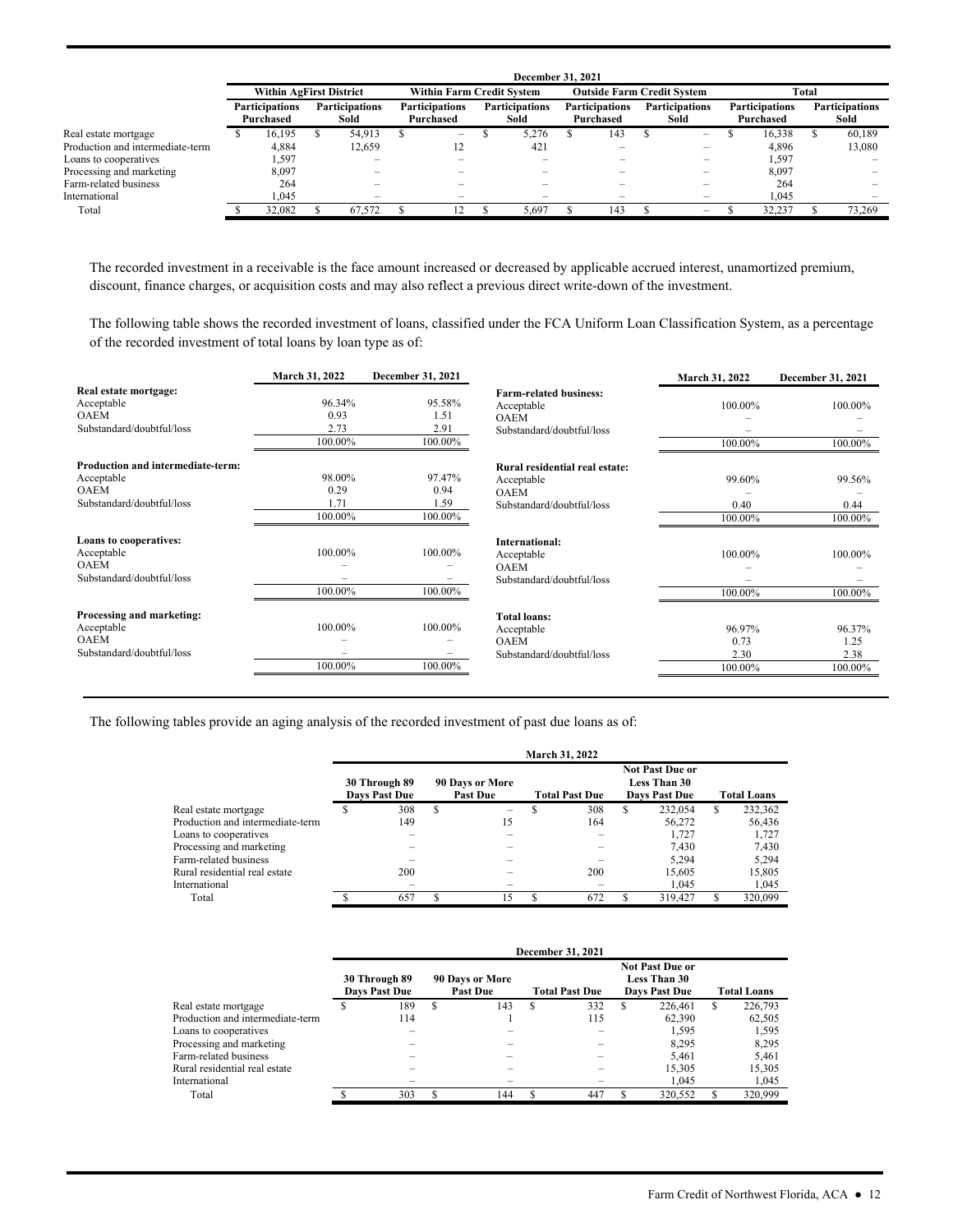Nonperforming assets (including related accrued interest as applicable) and related credit quality statistics at period end were as follows:

|                                                                                                        |    | March 31, 2022 |    | December 31, 2021 |
|--------------------------------------------------------------------------------------------------------|----|----------------|----|-------------------|
| <b>Nonaccrual loans:</b>                                                                               |    |                |    |                   |
| Real estate mortgage                                                                                   | S  | 166            | S  | 329               |
| Production and intermediate-term                                                                       |    | 41             |    | 94                |
| Rural residential real estate                                                                          |    | 26             |    | 28                |
| Total                                                                                                  |    | 233            | S  | 451               |
| <b>Accruing restructured loans:</b>                                                                    |    |                |    |                   |
| Real estate mortgage                                                                                   | S  | 1,374          | S  | 1,530             |
| Production and intermediate-term                                                                       |    | 150            |    | 123               |
| Total                                                                                                  |    | 1,524          | \$ | 1,653             |
| Accruing loans 90 days or more past due:                                                               |    |                |    |                   |
| Production and intermediate-term                                                                       | S  | 13             | \$ |                   |
| Total                                                                                                  |    | 13             | \$ |                   |
| Total nonperforming loans                                                                              | \$ | 1,770          | \$ | 2,104             |
| Other property owned                                                                                   |    |                |    | 45                |
| Total nonperforming assets                                                                             |    | 1,770          | S  | 2,149             |
| Nonaccrual loans as a percentage of total loans<br>Nonperforming assets as a percentage of total loans |    | 0.07%          |    | 0.14%             |
| and other property owned                                                                               |    | 0.56%          |    | $0.67\%$          |
| Nonperforming assets as a percentage of capital                                                        |    | 2.03%          |    | 2.49%             |

The following table presents information related to the recorded investment of impaired loans at period end. Impaired loans are loans for which it is probable that all principal and interest will not be collected according to the contractual terms of the loan.

|                                      |   | March 31, 2022 | December 31, 2021 |
|--------------------------------------|---|----------------|-------------------|
| Impaired nonaccrual loans:           |   |                |                   |
| Current as to principal and interest | S | 171            | 244               |
| Past due                             |   | 62             | 207               |
| Total                                |   | 233            | 451               |
| <b>Impaired accrual loans:</b>       |   |                |                   |
| Restructured                         |   | 1.524          | 1,653             |
| 90 days or more past due             |   | 13             |                   |
| Total                                |   | 1,537          | 1,653             |
| Total impaired loans                 |   | 1.770          | 2,104             |
| Additional commitments to lend       |   |                |                   |
|                                      |   |                |                   |

The following tables present additional impaired loan information at period end. Unpaid principal balance represents the contractual principal balance of the loan.

|                                              | March 31, 2022<br>Three Months Ended March 31, 2022 |                        |     |                                       |   |                                    |   |                              |               |                                                                  |
|----------------------------------------------|-----------------------------------------------------|------------------------|-----|---------------------------------------|---|------------------------------------|---|------------------------------|---------------|------------------------------------------------------------------|
| <b>Impaired loans:</b>                       |                                                     | Recorded<br>Investment |     | Unpaid<br>Principal<br><b>Balance</b> |   | <b>Related</b><br><b>Allowance</b> |   | Average<br>Impaired<br>Loans |               | <b>Interest Income</b><br>Recognized on<br><b>Impaired Loans</b> |
| With a related allowance for credit losses:  |                                                     |                        |     |                                       |   |                                    |   |                              |               |                                                                  |
| Production and intermediate-term             |                                                     | 29                     | S   | 29                                    | S | 9                                  |   | 33                           | S             |                                                                  |
| Total                                        |                                                     | 29                     |     | 29                                    |   | 9                                  |   | 33                           |               |                                                                  |
| With no related allowance for credit losses: |                                                     |                        |     |                                       |   |                                    |   |                              |               |                                                                  |
| Real estate mortgage                         | \$                                                  | 1.540                  | \$. | 1.614                                 | S |                                    | S | 1,732                        | \$.           | 34                                                               |
| Production and intermediate-term             |                                                     | 175                    |     | 215                                   |   |                                    |   | 197                          |               |                                                                  |
| Rural residential real estate                |                                                     | 26                     |     | 70                                    |   |                                    |   | 29                           |               |                                                                  |
| Total                                        |                                                     | 1,741                  | S   | 1,899                                 | S |                                    |   | 1,958                        |               | 39                                                               |
| <b>Total impaired loans:</b>                 |                                                     |                        |     |                                       |   |                                    |   |                              |               |                                                                  |
| Real estate mortgage                         | \$                                                  | 1.540                  | S   | 1,614                                 | S |                                    | S | 1,732                        | <sup>\$</sup> | 34                                                               |
| Production and intermediate-term             |                                                     | 204                    |     | 244                                   |   | 9                                  |   | 230                          |               |                                                                  |
| Rural residential real estate                |                                                     | 26                     |     | 70                                    |   |                                    |   | 29                           |               |                                                                  |
| Total                                        |                                                     | 1,770                  | S   | 1,928                                 |   | 9                                  |   | 1,991                        |               | 40                                                               |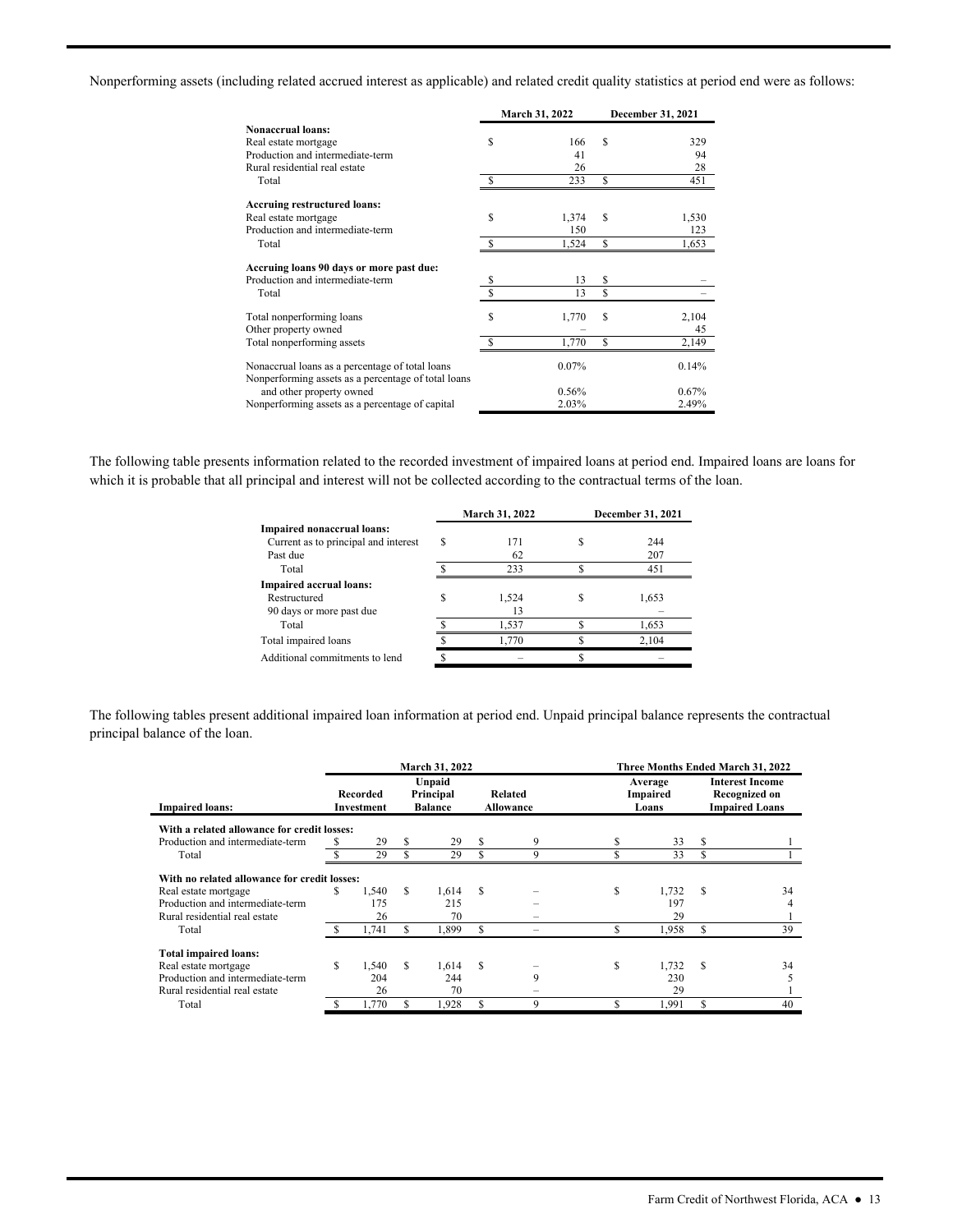|                                                                                                                                                                                          |                        |       |     | December 31, 2021 |   |                      |   | Year Ended December 31, 2021 |                                                                         |     |
|------------------------------------------------------------------------------------------------------------------------------------------------------------------------------------------|------------------------|-------|-----|-------------------|---|----------------------|---|------------------------------|-------------------------------------------------------------------------|-----|
| <b>Impaired loans:</b><br>Real estate mortgage<br>Production and intermediate-term<br>Total<br>Real estate mortgage<br>Production and intermediate-term<br>Rural residential real estate | Recorded<br>Investment |       |     |                   |   | Related<br>Allowance |   | Average<br>Impaired<br>Loans | <b>Interest Income</b><br><b>Recognized on</b><br><b>Impaired Loans</b> |     |
| With a related allowance for credit losses:                                                                                                                                              |                        |       |     |                   |   |                      |   |                              |                                                                         |     |
|                                                                                                                                                                                          |                        | 143   | \$  | 193               | S | 11                   | S | 182                          | \$.                                                                     | 14  |
|                                                                                                                                                                                          |                        | 24    |     | 30                |   | 6                    |   | 31                           |                                                                         | 3   |
|                                                                                                                                                                                          |                        | 167   | S   | 223               | S | 17                   |   | 213                          | S                                                                       | 17  |
| With no related allowance for credit losses:                                                                                                                                             |                        |       |     |                   |   |                      |   |                              |                                                                         |     |
|                                                                                                                                                                                          | S                      | 1.716 | S.  | 1.781             | S |                      | S | 2,186                        | \$.                                                                     | 170 |
|                                                                                                                                                                                          |                        | 193   |     | 230               |   |                      |   | 246                          |                                                                         | 19  |
|                                                                                                                                                                                          |                        | 28    |     | 70                |   |                      |   | 36                           |                                                                         | 3   |
| Total                                                                                                                                                                                    |                        | 1,937 | S.  | 2,081             | S |                      |   | 2,468                        | S                                                                       | 192 |
| <b>Total impaired loans:</b>                                                                                                                                                             |                        |       |     |                   |   |                      |   |                              |                                                                         |     |
| Real estate mortgage                                                                                                                                                                     | S                      | 1,859 | S.  | 1,974             | S | 11                   | S | 2,368                        | S                                                                       | 184 |
| Production and intermediate-term                                                                                                                                                         |                        | 217   |     | 260               |   | 6                    |   | 277                          |                                                                         | 22  |
| Rural residential real estate                                                                                                                                                            |                        | 28    |     | 70                |   |                      |   | 36                           |                                                                         | 3   |
| Total                                                                                                                                                                                    |                        | 2,104 | \$. | 2,304             | S | 17                   | S | 2,681                        | S                                                                       | 209 |

A summary of changes in the allowance for loan losses and recorded investment in loans for each reporting period follows:

|                                                        |    | <b>Real Estate</b><br>Mortgage |                    | <b>Production and</b><br>Intermediate-<br>term |    | Agribusiness* |              | Rural<br><b>Residential</b><br><b>Real Estate</b> |             | <b>International</b>     |              | Total   |
|--------------------------------------------------------|----|--------------------------------|--------------------|------------------------------------------------|----|---------------|--------------|---------------------------------------------------|-------------|--------------------------|--------------|---------|
| Activity related to the allowance for credit losses:   |    |                                |                    |                                                |    |               |              |                                                   |             |                          |              |         |
| Balance at December 31, 2021                           | S  | 3.504                          | S                  | 971                                            | Ŝ  | 239           | S            | 238                                               | S           | 16                       | S            | 4.968   |
| Charge-offs                                            |    | (143)                          |                    |                                                |    |               |              |                                                   |             |                          |              | (143)   |
| Recoveries                                             |    |                                |                    | 1                                              |    |               |              |                                                   |             |                          |              |         |
| Provision for loan losses                              |    | 139                            |                    | (120)                                          |    | (20)          |              |                                                   |             | $\overline{\phantom{0}}$ |              |         |
| Balance at March 31, 2022                              | S. | 3.500                          | S                  | 852                                            | S  | 219           | S            | 239                                               | S           | 16                       | S            | 4.826   |
| Balance at December 31, 2020                           | S  | 3.561                          | S                  | 948                                            | S  | 235           | S            | 151                                               | S           | 17                       | S            | 4.912   |
| Charge-offs                                            |    |                                |                    | (17)                                           |    |               |              |                                                   |             |                          |              | (17)    |
| Recoveries                                             |    | 147                            |                    | 6                                              |    | -             |              |                                                   |             |                          |              | 153     |
| Provision for loan losses                              |    | (56)                           |                    | 31                                             |    | 9             |              | 15                                                |             | 1                        |              |         |
| Balance at March 31, 2021                              | \$ | 3,652                          | \$                 | 968                                            | S  | 244           | S.           | 166                                               | S           | 18                       | \$.          | 5.048   |
| Allowance on loans evaluated for impairment:           |    |                                |                    |                                                |    |               |              |                                                   |             |                          |              |         |
| Individually                                           | S  |                                | S                  | 9                                              | S  |               | S            |                                                   | S           |                          | S            | 9       |
| Collectively                                           |    | 3,500                          |                    | 843                                            |    | 219           |              | 239                                               |             | 16                       |              | 4,817   |
| Balance at March 31, 2022                              | S  | 3,500                          | \$                 | 852                                            | \$ | 219           | $\mathbb{S}$ | 239                                               | $\mathbf S$ | 16                       | $\mathbb{S}$ | 4,826   |
| Individually                                           | S  | 11                             | \$                 | 6                                              | S  |               | S            |                                                   | \$          |                          | S            | 17      |
| Collectively                                           |    | 3,493                          |                    | 965                                            |    | 239           |              | 238                                               |             | 16                       |              | 4,951   |
| Balance at December 31, 2021                           | \$ | 3.504                          | \$                 | 971                                            | \$ | 239           | S.           | 238                                               | S           | 16                       | $\mathbf S$  | 4.968   |
| Recorded investment in loans evaluated for impairment: |    |                                |                    |                                                |    |               |              |                                                   |             |                          |              |         |
| Individually                                           | S  | 1,540                          | \$                 | 204                                            | S  |               | S            | 26                                                | S           |                          | S            | 1,770   |
| Collectively                                           |    | 230,822                        |                    | 56.232                                         |    | 14.451        |              | 15,779                                            |             | 1.045                    |              | 318,329 |
| Balance at March 31, 2022                              | S  | 232,362                        | \$                 | 56,436                                         | S. | 14,451        | S            | 15,805                                            | S           | 1,045                    | S            | 320,099 |
| Individually                                           | S  | 1,859                          | \$                 | 217                                            | S  |               | \$           | 28                                                | \$          |                          | S            | 2,104   |
| Collectively                                           |    | 224,934                        |                    | 62,288                                         |    | 15,351        |              | 15,277                                            |             | 1,045                    |              | 318,895 |
| Balance at December 31, 2021                           | S  | 226,793                        | $\mathbf{\hat{s}}$ | 62.505                                         | S  | 15.351        | S            | 15.305                                            | S           | 1.045                    | \$.          | 320,999 |

*\*Includes the loan types: Loans to cooperatives, Processing and marketing, and Farm-related business.* 

A restructuring of a debt constitutes a troubled debt restructuring (TDR) if the creditor for economic or legal reasons related to the debtor's financial difficulties grants a concession to the debtor that it would not otherwise consider. The following table presents additional information about pre-modification and post-modification outstanding recorded investment and the effects of the modifications that occurred during the period presented. There were no new TDRs that occurred during the three months ended March 31, 2022.

|                                                                                         |    |                                |    |                          | Three Months Ended March 31, 2021 |                 |                    |
|-----------------------------------------------------------------------------------------|----|--------------------------------|----|--------------------------|-----------------------------------|-----------------|--------------------|
| <b>Outstanding Recorded Investment</b>                                                  |    | <b>Interest</b><br>Concessions |    | Principal<br>Concessions | Other<br>Concessions              | Total           | <b>Charge-offs</b> |
| Pre-modification:<br>Real estate mortgage<br>Production and intermediate-term<br>Total  | a. | 31<br>102                      |    | -<br>-                   | $\overline{\phantom{0}}$          | 71<br>31<br>102 |                    |
| Post-modification:<br>Real estate mortgage<br>Production and intermediate-term<br>Total |    | 71<br>31<br>102                | £. | -<br>-                   | -                                 | 71<br>31<br>102 |                    |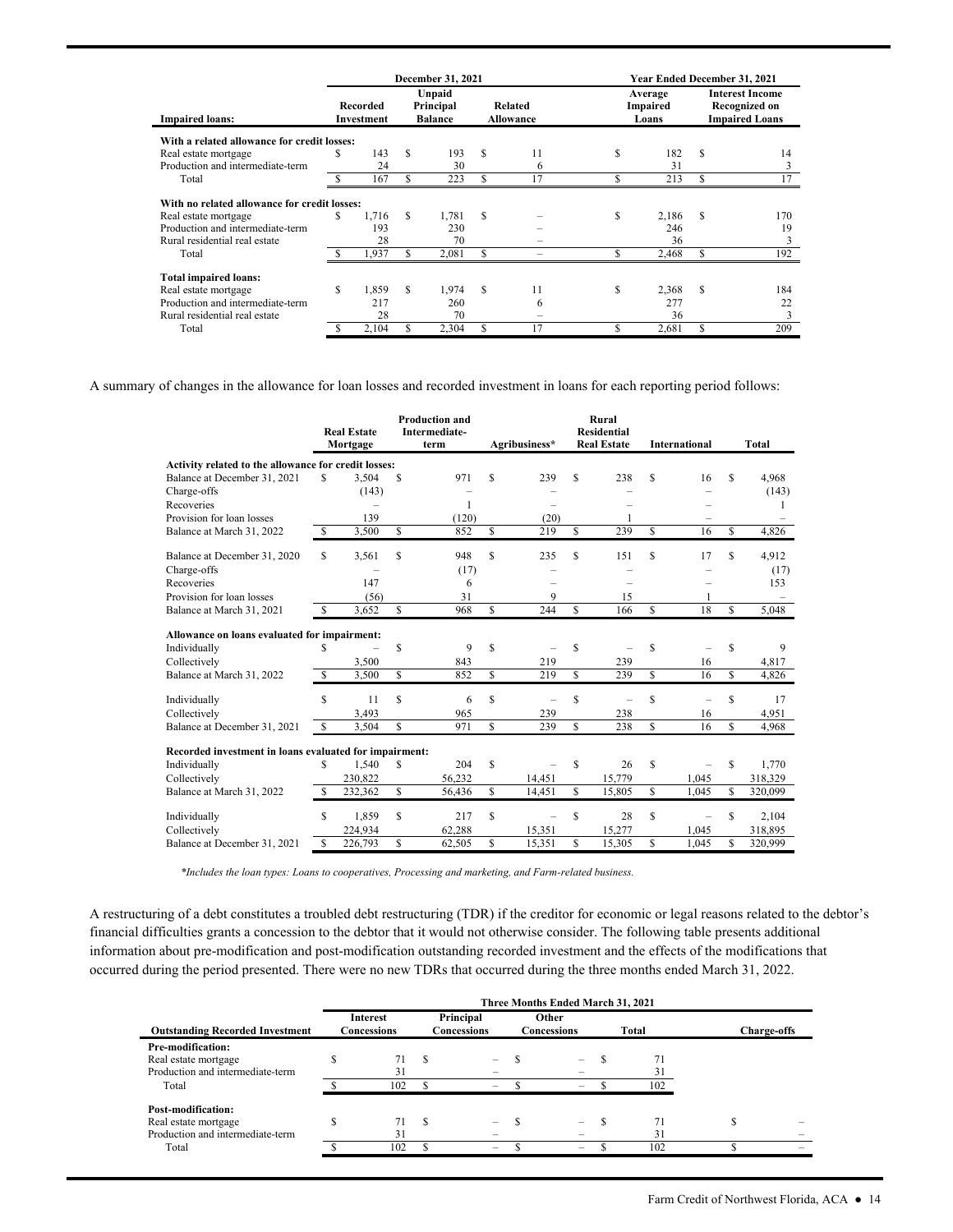Interest concessions may include interest forgiveness and interest deferment. Principal concessions may include principal forgiveness, principal deferment, and maturity extension. Other concessions may include additional compensation received which might be in the form of cash or other assets.

There were no TDRs that occurred during the previous twelve months and for which there was a subsequent payment default during the period. Payment default is defined as a payment that was thirty days or more past due.

 The following table provides information at period end on outstanding loans restructured in troubled debt restructurings. These loans are included as impaired loans in the impaired loan table:

|                                  |                       | <b>Total TDRs</b> |                          | <b>Nonaccrual TDRs</b> |                       |  |                          |  |  |  |
|----------------------------------|-----------------------|-------------------|--------------------------|------------------------|-----------------------|--|--------------------------|--|--|--|
|                                  | <b>March 31, 2022</b> |                   | <b>December 31, 2021</b> |                        | <b>March 31, 2022</b> |  | <b>December 31, 2021</b> |  |  |  |
| Real estate mortgage             | 1.435                 |                   | 1.593                    |                        | 61                    |  | 03                       |  |  |  |
| Production and intermediate-term | 175                   |                   | 173                      |                        |                       |  | 50                       |  |  |  |
| Total loans                      | .610                  |                   | . 766                    |                        | 86                    |  |                          |  |  |  |
| Additional commitments to lend   |                       |                   |                          |                        |                       |  |                          |  |  |  |

#### **Note 3 — Investments**

*Equity Investments in Other Farm Credit System Institutions*  Equity investments in other Farm Credit System institutions are generally nonmarketable investments consisting of stock and participation certificates, allocated surplus, and reciprocal investments in other institutions regulated by the FCA. These investments are carried at cost and evaluated for impairment based on the ultimate recoverability of the par value rather than by recognizing temporary declines in value.

 capital contributions to maintain its capital requirements. The shareholders' equity totaled \$2.0 billion. The Bank's earnings Associations are required to maintain ownership in AgFirst (AgFirst or the Bank) in the form of Class B or Class C stock as determined by the Bank. The Bank may require additional Association owned 0.92 percent of the issued stock of the Bank as of March 31, 2022, net of any reciprocal investment. As of that date, the Bank's assets totaled \$39.1 billion and were \$113 million for the first three months of 2022. In addition, the Association held investments of \$601 related to other Farm Credit institutions.

#### **Note 4 — Debt**

#### *Notes Payable to AgFirst Farm Credit Bank*

 line of credit are contained in the General Financing The Association's indebtedness to the Bank represents borrowings by the Association to fund its earning assets. This indebtedness is collateralized by a pledge of substantially all of the Association's assets. The contractual terms of the revolving Agreement (GFA). The GFA also defines Association performance criteria for borrowing from the Bank, which includes borrowing base margin, earnings and capital covenants, among others.

#### **Note 5 — Fair Value Measurement**

Fair value is defined as the exchange price that would be received for an asset or paid to transfer a liability in an orderly transaction between market participants in the principal or most advantageous market for the asset or liability.

Accounting guidance establishes a hierarchy for disclosure of fair value measurements to maximize the use of observable inputs, that is, inputs that reflect the assumptions market participants would use in pricing an asset or liability based on market data obtained from sources independent of the reporting entity. The hierarchy is based upon the transparency of inputs to the valuation of an asset or liability as of the measurement date. A financial instrument's categorization within the hierarchy tiers is based upon the lowest level of input that is significant to the fair value measurement.

The classifications within the fair value hierarchy are as follows:

Level 1 inputs to the valuation methodology are unadjusted quoted prices for identical assets or liabilities in active markets.

liability. liability.<br>Level 3 inputs are unobservable and supported by little or no Level 2 inputs include quoted prices for similar assets and liabilities in active markets; quoted prices in markets that are not active; and inputs that are observable, or can be corroborated, for substantially the full term of the asset or

pricing. market activity. Valuation is determined using pricing models, discounted cash flow methodologies, or similar techniques, and could include significant management judgment or estimation. Level 3 assets and liabilities also could include instruments whose price has been adjusted based on dealer quoted pricing that is different than the third-party valuation or internal model pricing. <br>  $\label{eq:15}$  Farm Credit of Northwest Florida, ACA<br>  $\bullet$  15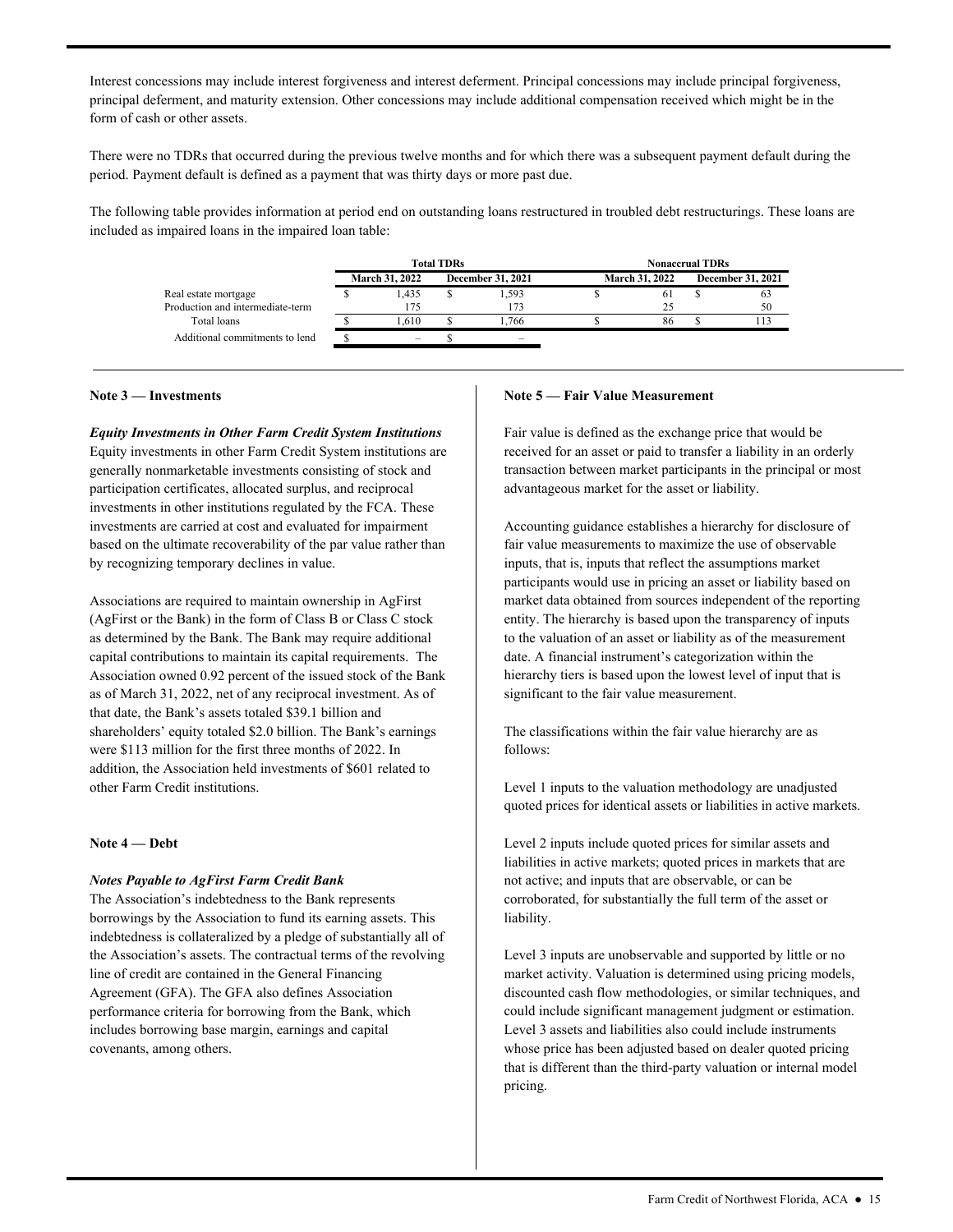For a complete discussion of the inputs and other assumptions considered in assigning various assets and liabilities to the fair value hierarchy levels, see the latest Annual Report to Shareholders.

There were no Level 3 assets or liabilities measured at fair value on a recurring basis for the periods presented. The Association had no transfers of assets or liabilities into or out of Level 1 or Level 2 during the periods presented.

 date. The following tables summarize the carrying amounts of these assets and liabilities at period end, and their related fair values. Fair values are estimated at each period end date for assets and liabilities measured at fair value on a recurring basis. Other Financial Instruments are not measured at fair value in the statement of financial position, but their fair values are estimated as of each period end

|                                           | March 31, 2022 |                             |    |                          |     |                          |     |         |    |                            |  |  |
|-------------------------------------------|----------------|-----------------------------|----|--------------------------|-----|--------------------------|-----|---------|----|----------------------------|--|--|
|                                           |                | Total<br>Carrying<br>Amount |    | Level 1                  |     | Level 2                  |     | Level 3 |    | <b>Total Fair</b><br>Value |  |  |
| <b>Recurring Measurements</b>             |                |                             |    |                          |     |                          |     |         |    |                            |  |  |
| Assets:                                   |                |                             |    |                          |     |                          |     |         |    |                            |  |  |
| Assets held in trust                      | S              | 9                           | \$ | 9                        | S   | -                        | \$  |         | S  | 9                          |  |  |
| <b>Recurring Assets</b>                   | S              | 9                           | \$ | 9                        | S   | $\overline{\phantom{0}}$ | \$  |         | \$ | 9                          |  |  |
| <b>Liabilities:</b>                       |                |                             |    |                          |     |                          |     |         |    |                            |  |  |
| Recurring Liabilities                     |                |                             | S  |                          | S   |                          |     |         | S  |                            |  |  |
| <b>Nonrecurring Measurements</b>          |                |                             |    |                          |     |                          |     |         |    |                            |  |  |
| Assets:                                   |                |                             |    |                          |     |                          |     |         |    |                            |  |  |
| Impaired loans                            | \$             | 20                          | S  |                          | \$. |                          | S   | 20      | S  | 20                         |  |  |
| Other property owned                      |                |                             |    |                          |     |                          |     |         |    |                            |  |  |
| Nonrecurring Assets                       | \$.            | 20                          | \$ | -                        | \$. | -                        | S   | 20      | S  | 20                         |  |  |
| <b>Other Financial Instruments</b>        |                |                             |    |                          |     |                          |     |         |    |                            |  |  |
| Assets:                                   |                |                             |    |                          |     |                          |     |         |    |                            |  |  |
| Cash                                      | \$             |                             | S  |                          | S   |                          | \$. |         | S  |                            |  |  |
| Loans                                     |                | 313,246                     |    |                          |     |                          |     | 300,287 |    | 300,287                    |  |  |
| <b>Other Financial Assets</b>             | \$.            | 313,246                     | \$ | -                        | \$. | $\overline{\phantom{0}}$ | \$  | 300,287 | \$ | 300,287                    |  |  |
| <b>Liabilities:</b>                       |                |                             |    |                          |     |                          |     |         |    |                            |  |  |
| Notes payable to AgFirst Farm Credit Bank | \$             | 224,458                     | \$ |                          | \$  |                          |     | 215,909 | \$ | 215,909                    |  |  |
| Other Financial Liabilities               | \$             | 224,458                     | \$ | $\overline{\phantom{0}}$ | \$  | -                        | \$  | 215,909 | \$ | 215,909                    |  |  |

|                                           |    | December 31, 2021           |    |                |    |                          |   |         |    |                            |  |  |
|-------------------------------------------|----|-----------------------------|----|----------------|----|--------------------------|---|---------|----|----------------------------|--|--|
|                                           |    | Total<br>Carrying<br>Amount |    | <b>Level 1</b> |    | Level 2                  |   | Level 3 |    | <b>Total Fair</b><br>Value |  |  |
| <b>Recurring Measurements</b>             |    |                             |    |                |    |                          |   |         |    |                            |  |  |
| Assets:                                   |    |                             |    |                |    |                          |   |         |    |                            |  |  |
| Assets held in trust                      | S  | 6                           | \$ | 6              | \$ |                          | S |         | S  | 6                          |  |  |
| Recurring Assets                          |    | 6                           | S  | 6              | S  |                          | S |         | Ŝ  | 6                          |  |  |
| <b>Liabilities:</b>                       |    |                             |    |                |    |                          |   |         |    |                            |  |  |
| Recurring Liabilities                     | S  |                             | S  |                | S  |                          | S |         | S  |                            |  |  |
| <b>Nonrecurring Measurements</b>          |    |                             |    |                |    |                          |   |         |    |                            |  |  |
| Assets:                                   |    |                             |    |                |    |                          |   |         |    |                            |  |  |
| Impaired loans                            | \$ | 150                         | S  |                | S  |                          | S | 150     | S  | 150                        |  |  |
| Other property owned                      |    | 45                          |    |                |    |                          |   | 50      |    | 50                         |  |  |
| Nonrecurring Assets                       | S  | 195                         | \$ | -              | S  | $\overline{\phantom{0}}$ | S | 200     | S  | 200                        |  |  |
| <b>Other Financial Instruments</b>        |    |                             |    |                |    |                          |   |         |    |                            |  |  |
| Assets:                                   |    |                             |    |                |    |                          |   |         |    |                            |  |  |
| Cash                                      | \$ |                             | \$ |                | S  |                          | S |         | \$ |                            |  |  |
| Loans                                     |    | 313,998                     |    |                |    |                          |   | 310,660 |    | 310,660                    |  |  |
| Other Financial Assets                    | S  | 313,998                     | \$ | -              | S  | $\equiv$                 | S | 310,660 | S  | 310,660                    |  |  |
| <b>Liabilities:</b>                       |    |                             |    |                |    |                          |   |         |    |                            |  |  |
| Notes payable to AgFirst Farm Credit Bank | S  | 230,976                     | \$ |                | S  |                          |   | 229,021 | S  | 229,021                    |  |  |
| Other Financial Liabilities               | S  | 230,976                     | \$ | -              | \$ | -                        | S | 229,021 | S  | 229,021                    |  |  |

#### *Uncertainty in Measurements of Fair Value*

inputs as indicated in the tables that follow. Accordingly, Discounted cash flow or similar modeling techniques are generally used to determine the recurring fair value measurements for Level 3 assets and liabilities. Use of these techniques requires determination of relevant inputs and assumptions, some of which represent significant unobservable Uncertainty in Measurements of Fair Value<br>
Discounted cash flow or similar modeling techniques are<br>
generally used to determine the recurring fair value<br>
reasurements for Level 3 assets and liabilities. Use of these<br>
techn

impact on fair value.

Certain of these unobservable inputs will (in isolation) have a directionally consistent impact on the fair value of the instrument for a given change in that input. Alternatively, the fair value of the instrument may move in an opposite direction